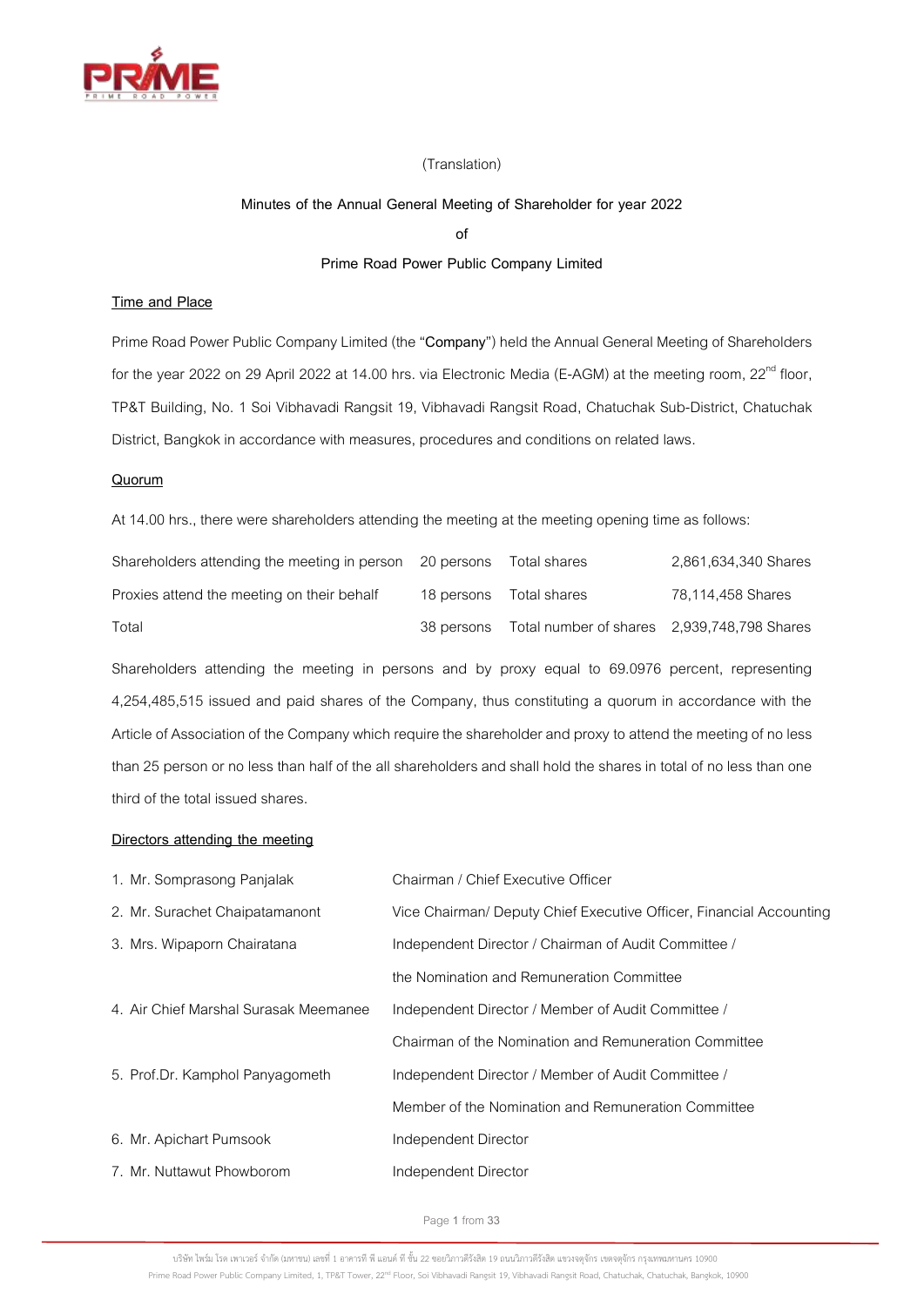

At the 2022 Annual General Meeting of Shareholders, 7 out of 7 directors attended the meeting, representing 100 percent of the total number of directors.

## **Auditor's Representative, PricewaterhouseCoopers ABAS Company Limited**

- 1. Mr. Vichien Khingmontri
- 2. Ms. Sarocha Thongsakul

#### **Legal Advisor's Representative, Capitalbox Consulting Company Limited**

1. Mr. Nattasit Terdsitthikul

## **Commencement of the Meeting**

Ms. Nongnart Surapant who served as the conductor of the meeting ("**Moderator**") welcomed and thanked the shareholders and attendees for attending the 2022 Annual General Meeting of Shareholders and clarified the preliminary information of the Company. This Annual General Meeting of Shareholders for the year 2022 is held in electronic form (E-AGM) by the electronic meeting system of Inventech Systems (Thailand) Company Limited, an E-AGM system service provider that meet the standards of organizing meetings through various electronic media of the Electronic Transactions Development Agency (PAD).

To ensure the meeting is in accordance with good corporate governance principles for voting at the meeting, the Moderator informed of the voting procedures and the counting of votes as follows:

- 1. In voting at a meeting all shareholders will have votes equal to the number of shares they hold by counting 1share per 1vote.
- 2. In voting Counting of the voting results in each agenda, the votes of the shareholders who attended the meeting will be counted via electronic media. However, for shareholders who gave proxy, proxies may vote on the agenda as they deem appropriate if the proxy does not specify the intention to vote in any agenda.
- 3. For counting the results of the vote, it is divided into 3types:
	- (1) Agenda that must be approved by a majority vote of the shareholders who attend the meeting and vote. The votes base will be calculated by counting only the votes of the shareholders who vote "Agree" or "Disagree", but not counting the votes of the shareholders who vote "Abstain".
	- (2) Agenda that must be approved with a vote of not less than two-thirds of the total number of votes of the shareholders attending the meeting. The vote base will be calculated by counting the votes of all shareholders present at the meeting who vote "Agree", "Disagree" and "Abstain".

Page**2** from **33**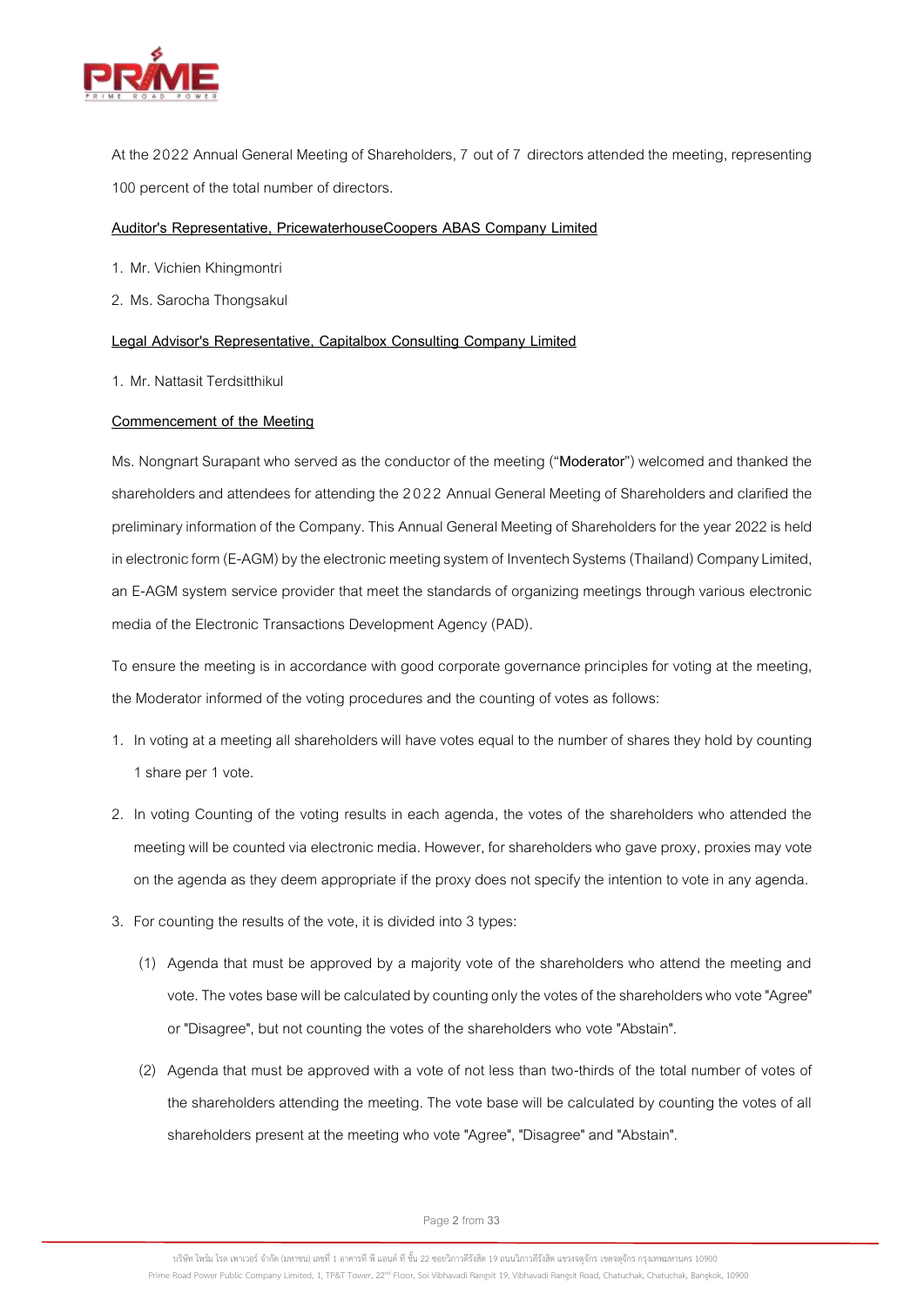

- (3) Agenda that must be approved with a vote of not less than three-fourths of the total number of votes of the shareholders attending the meeting who have the right to vote.The voting base will be calculated by counting the votes of all shareholders present at the meeting who have the right to vote "Agree", "Disagree" and "Abstain".
- 4. After the shareholders and proxies have been informed of the details of each agenda, thevote will be casted through the electronic conferencing system by clicking to select the agenda that is desired to vote. Approximately 1 minute is given to the shareholders to vote. The shareholders can choose to vote in each agenda by choosing the agenda that is desired to vote, after that, the system will display voting buttons as follows: green button "Agree", red button "Disagree" or orange button "Abstain".

The shareholders and proxies can choose to vote as they wish. To cancel the latest vote, click the blue button "Cancel latest vote" (This means that the recent vote will be equal to not voting, or your vote will be included as determined by voting method.) and the vote can amendก until the system is closed.

When the voting has been casted as desired, please click to confirm the vote and click OK when the system informs the voting record is complete.

During the opening to vote in each agenda, if the shareholders or proxies do not click to vote on that agenda, it will be considered that the shareholders or the proxies approves that agenda.

- 5. For the Custodian who has submitted the proxy form, the Company has already recorded the votes in the system.
- 6. At the Annual General Meeting of Shareholders for the year 2022,

| Agenda 1    | is an agenda for acknowledgment. |
|-------------|----------------------------------|
| Agenda 2    | is an agenda to certify.         |
| Agenda 3    | is an agenda for acknowledgment. |
| Agenda 4-11 | is an agenda for approval.       |

In the agenda 1 and 3, there will be no voting since these agendas are to acknowledge the matters to be informed by the Chairman and to acknowledge the Company's performance for the year 2021.

For Agenda 6, which is an agenda to consider and approve the appointment of the directors who retired by rotation. The meeting shall consider electing individual directors with transparency by using the same voting guidelines as described above.

Page**3** from **33**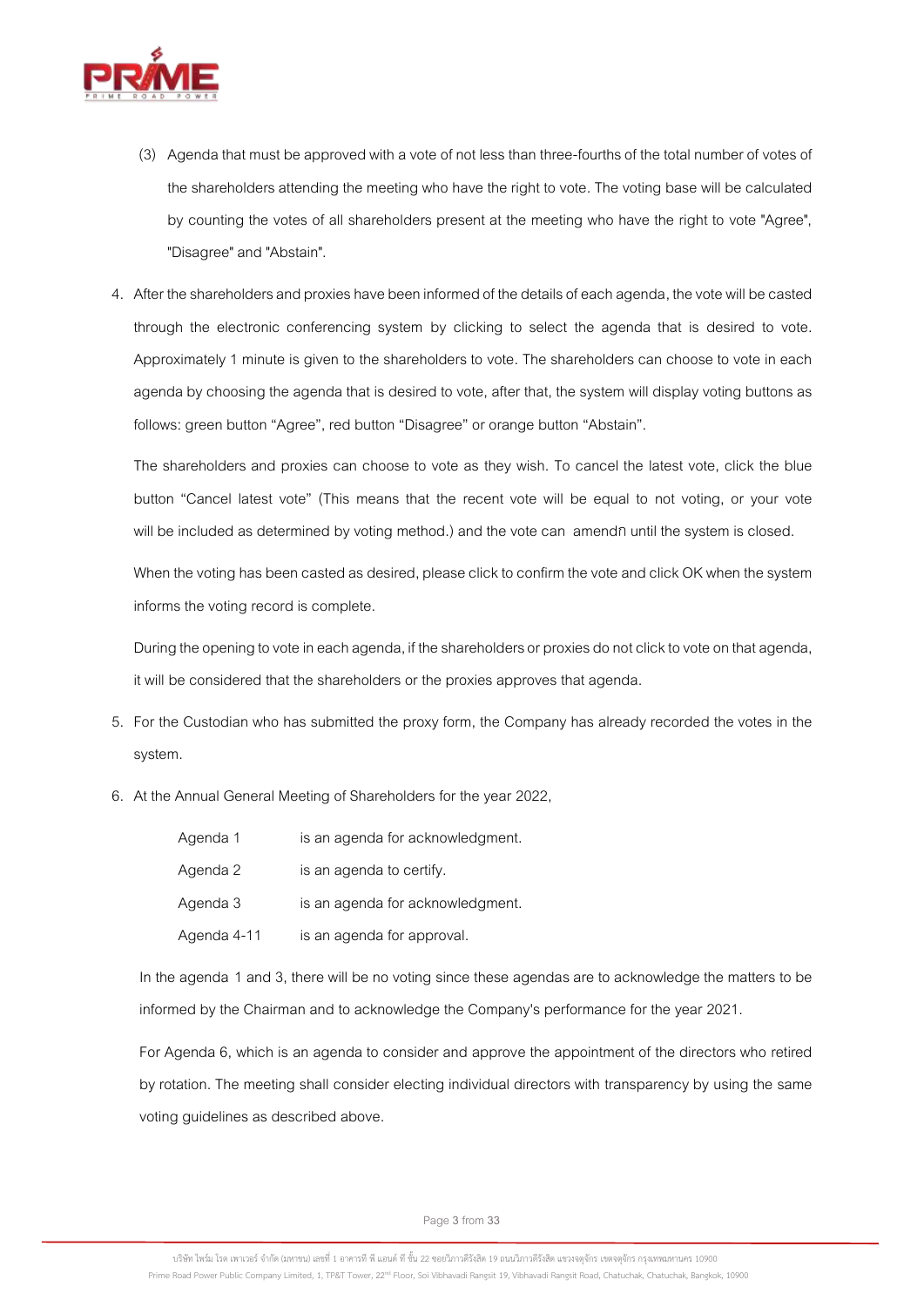

7. Voting on the proxy form that has been delivered to the Company in the following manners is considered void or invalid, which the Company will not count as the vote for that agenda.

(1) Make multiple marks in one ballot, except in the case of Custodian.

(2) Voting with contrary intentions, except in the case of custodian.

**The number of shareholders' votes in each agenda item may not be equal:** This is due to the gradual attendance of shareholders and proxies who is not attend the meeting in time, the vote of shareholders and proxies will be calculated only on the agenda being attended by the shareholders and proxies or the agenda that is in progress and the agenda has not yet been conducted, therefore, the number of attendees in each agenda may change and may not be the same.

**Before voting on each agenda item:**The Company will answer questions related to the voting in that agenda. In case a large number of questions sent into the system or in case the questions do not relevant to the agenda during the presentation, the company reserves the right to consider as appropriate in selecting only questions related to the agenda or consider answering or recording questions and answers to those questions in the minutes of the meeting or clarify through the company's website.

The meeting attendees who desire to inquire or express their opinions, please type your questions or comments via clicking the menu "Ask a question" which can be sent both in typed message and voice message.

**Vote announcement:**The Company will display and inform the voting results of the meeting agenda to the meeting before commencing the consideration of the next agenda.

Then, Mr. Somprasong Panjalak, Chairman of the Board, who acts as the chairman of the meeting ("**Chairman**"), gave the opening statement tothe Annual General Meeting of Shareholders for the year 2022 of the Company and proceeded the meeting in accordance with the agendas of the meeting as appeared in the invitation letter of the 2022 Annual General Meeting of Shareholders of the Company as follows:

#### **Agenda 1 Matters to be informed by the Chairman**

Mr. Somprasong Panjalak, Chairman, informed the meeting concerning the Company's investment portfolio. The company still has plans to grow in the renewable energy business continuously by focusing on the development of solar power generation projects installed on the roof (Solar Rooftop) and installed on the ground (Solar Farm), including the acquisition of solar power plants with power purchase agreements both in Thailand and abroad which focused in the South Asian market. In addition, the Company has a strategy to grow into a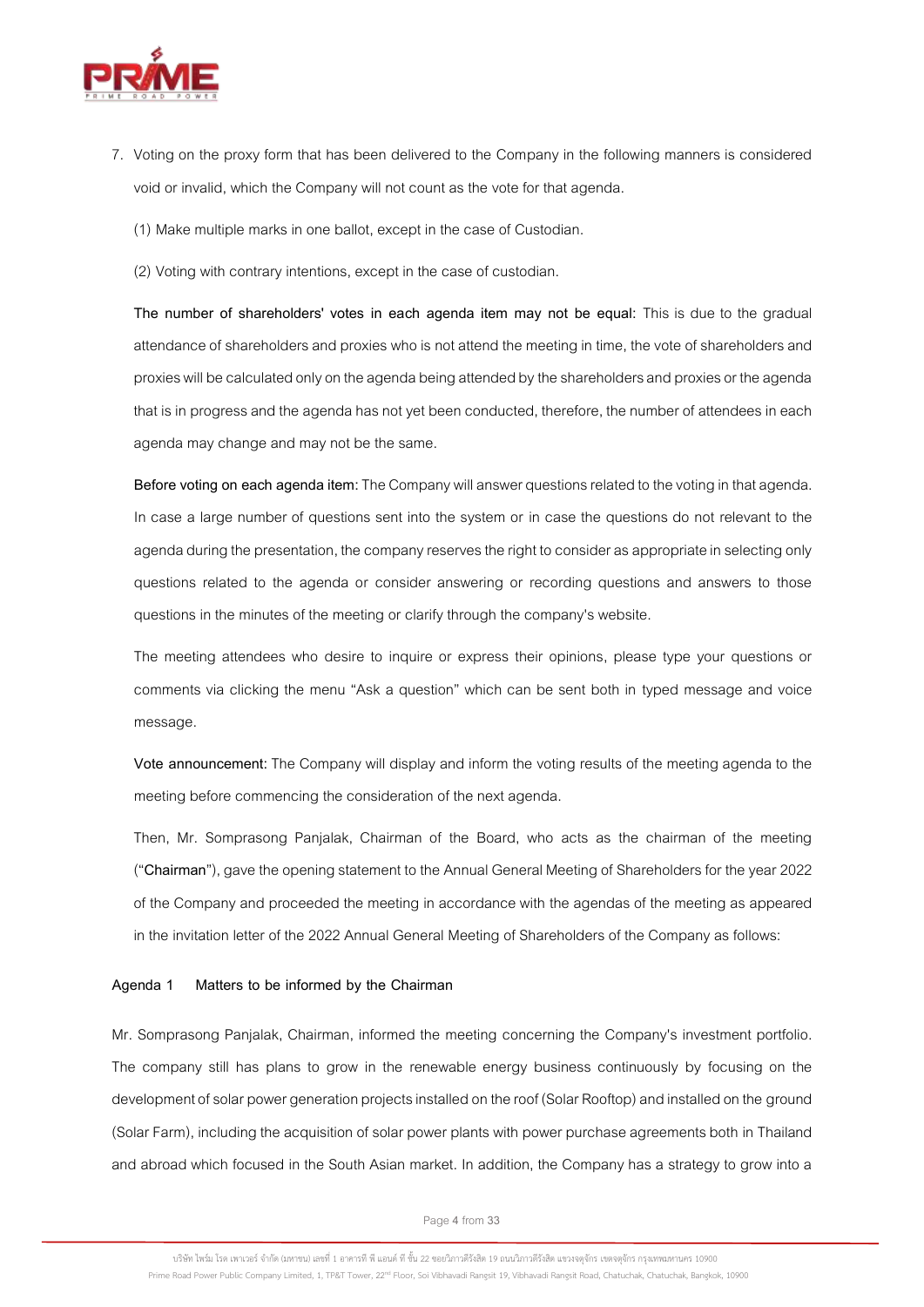

Solar Energy Solution Provider such as construction business (EPC), consulting business and energy management services for maximum efficiency (Energy Efficiency), innovation business (Innovation Platform), trading business of comprehensive solar equipment (Trading Business), which has marketing plans for both B2B and B2C customers.

**The meeting acknowledged the investment portfolio and growth strategy of the Company as informed by the Chairman.**

## **Agenda 2 To certify the Minutes of the 2021 Annual General Meeting of Shareholders**

The Moderator asked the meeting to certify the minutes of the 2021 Annual General Meeting of Shareholders held on 29 April 2021 in which a copy of the minutes of meeting has been sent together with the Invitation to the Annual General Meeting of Shareholders for the year 2022(Enclosure 1). The Company has already sent a copy of such minutes of the meeting to the Stock Exchange of Thailand as required by law as well as published such minutes of the meeting on the Company's website.

The Moderator summarized the opinion of the Board of Directors which included the Audit Committee and Independent Directors who have no interest in this matter considered and opined that such minutes is correctly and completely recorded, thus deemed it appropriate to be certified by the Shareholders' Meeting.

Then, the Moderator asked the meeting whether any shareholder had any query or opinion on this agenda.

There is no shareholder who raised any question or comment. The Moderator asked the meeting to certify the Minutes of the 2021 Annual General Meeting of Shareholders.

The Moderator informed the shareholders meeting that the resolution for this agenda shall be approved by a majority of vote of the shareholders present at the Meeting and casting their votes.

**Resolution** The meeting considered and resolved with a majority vote of the shareholders who attended the meeting and cast their votes to certify the Minutes of the 2021 Annual General Meeting of Shareholders as proposed with the following votes:

| Voting                  | Number (Votes) | Percentage |
|-------------------------|----------------|------------|
| Approved                | 3,403,922,980  | 100.00     |
| Disapproved             | 0              | 0.00       |
| <b>Voided Ballot</b>    | 0              |            |
| Abstained               | 0              | 0.00       |
| Total (43 shareholders) | 3,403,922,980  | 100.00     |

Page**5** from **33**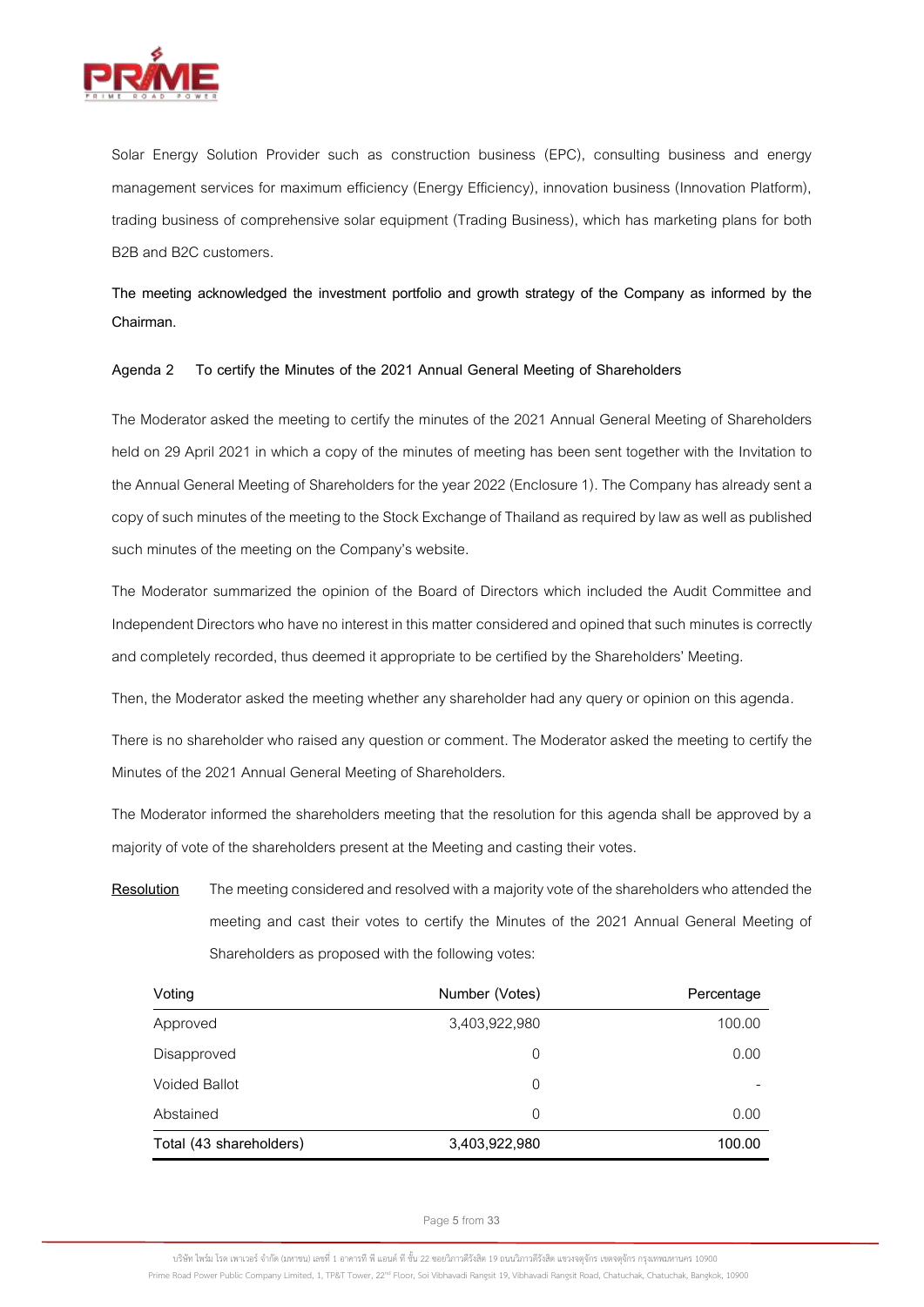

# **Remark**

The counting of votes of the shareholders in this agenda excluded "Abstain" as the base for counting vote.

# **Agenda 3 To acknowledge the report on the Company's operating results for the year 2021**

Mr. Surachet Chaipatamanont, Vice Chairman of the Board / Deputy Chief Executive Officer, Financial Accounting ("**Vice Chairman**") informed the meeting of the Company's operating results for the year 2021 as stated in the Annual Report of the Company which has been sent to the shareholders together with the Invitation to the Annual General Meeting of Shareholders for the year 2022(Enclosure 2) which can be summarized as follows:

Prime Road Power Public Company Limited has been listed on the Stock Exchange of Thailand in the Resource Industry Group, Energy and Utilities Business Sector. Currently, the Company has a total installed capacity of 294.8 MW, divided into:

- 287.9 MW installed capacity of solar farm and solar rooftop in Power Purchase Agreement with government sector program, which the Company totally owned of 201.6 MW (installed capacity which is already COD 78.9 MW), and
- 6.9 MW installed capacity of solar rooftop in Power Purchase Agreement between private sector (Private PPA) program.

Overview of the Company's Projects divided into 140.4 MW in Thailand, 24.3 MW in Japan, 53.08 MW in Taiwan and 77 MW in Cambodia.

The revenue sources in 2021, it can be categorized into 4 broad categories: 35.4% from profit sharing of the associated companies(sale of electricity in Adder program in Thailand), 40.3% from of electricity sales revenue and 21.7% from new businesses revenue and 2.9% from other revenue.



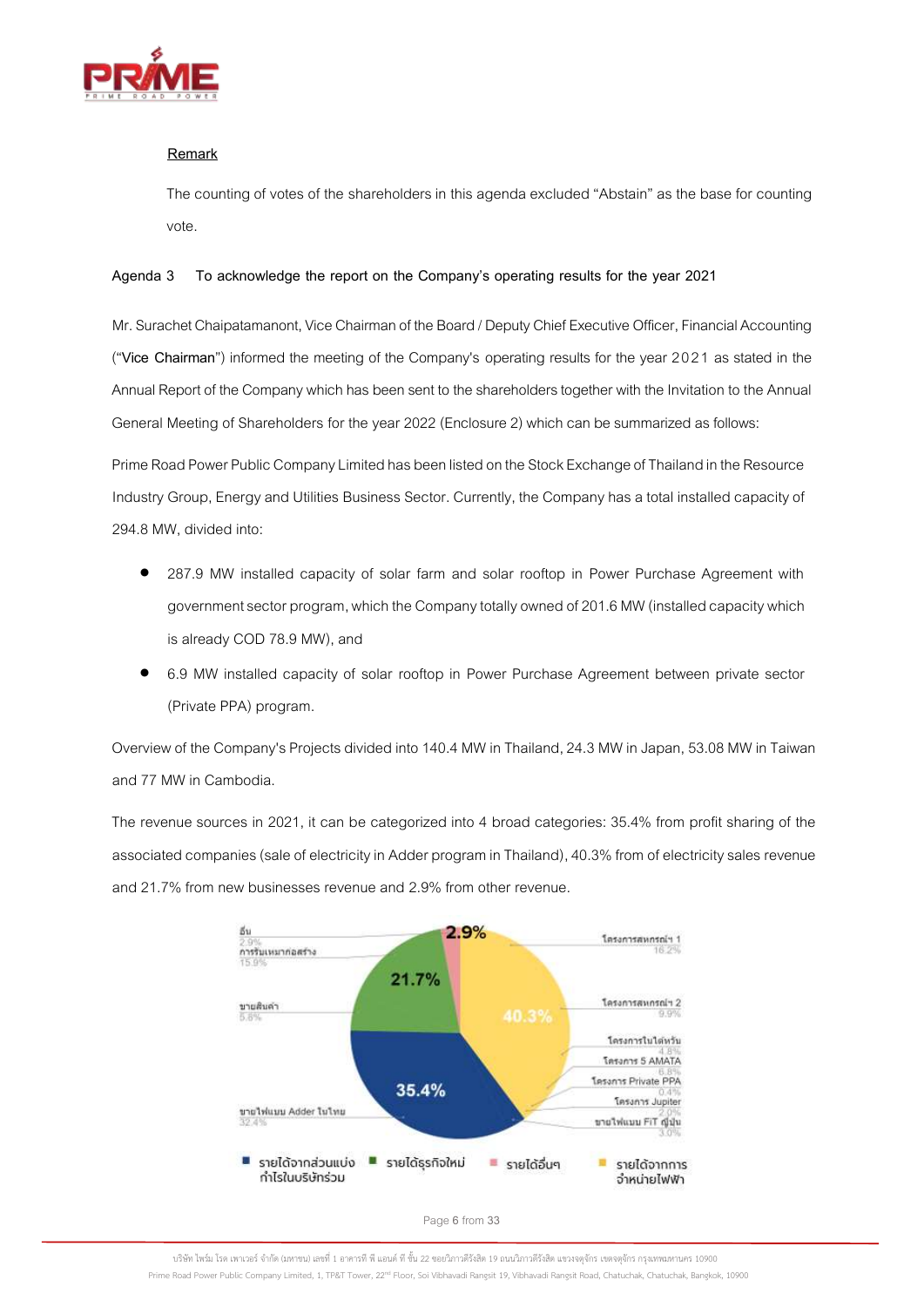

The revenue from 3 new businesses is 21.71% of the total revenue of the Company in 2021 which are Solar Rooftop EPC business, Solar Rooftop Private-PPA business and Power-related Material and Equipment Trading business.

The Company has a revenue growth rate of 13.35 percent compared to the year 2020, which was partly from the growth of revenue from the 3 new businesses above, with revenues growing from 148 million Baht to 200 million Baht and partly from the profit sharing of the associated companies including revenue from electricity sales.



In terms of the financial status of the company, Debt-to-Equity Ratio or D/E Ratio has changed from 1.07 to 1.09.



In terms of the summary of Company's operating for the year 2021, the Company has total revenue of 919 million Baht which is calculated from the main income from the sale of electricity and the profit sharing of the associated companies when offsetting the cost of sales, financial costs and administrative expenses, the Company had a profit before income tax at the amount250 million Bahtand net profit at the amount of 140 million Baht.

Page**7** from **33**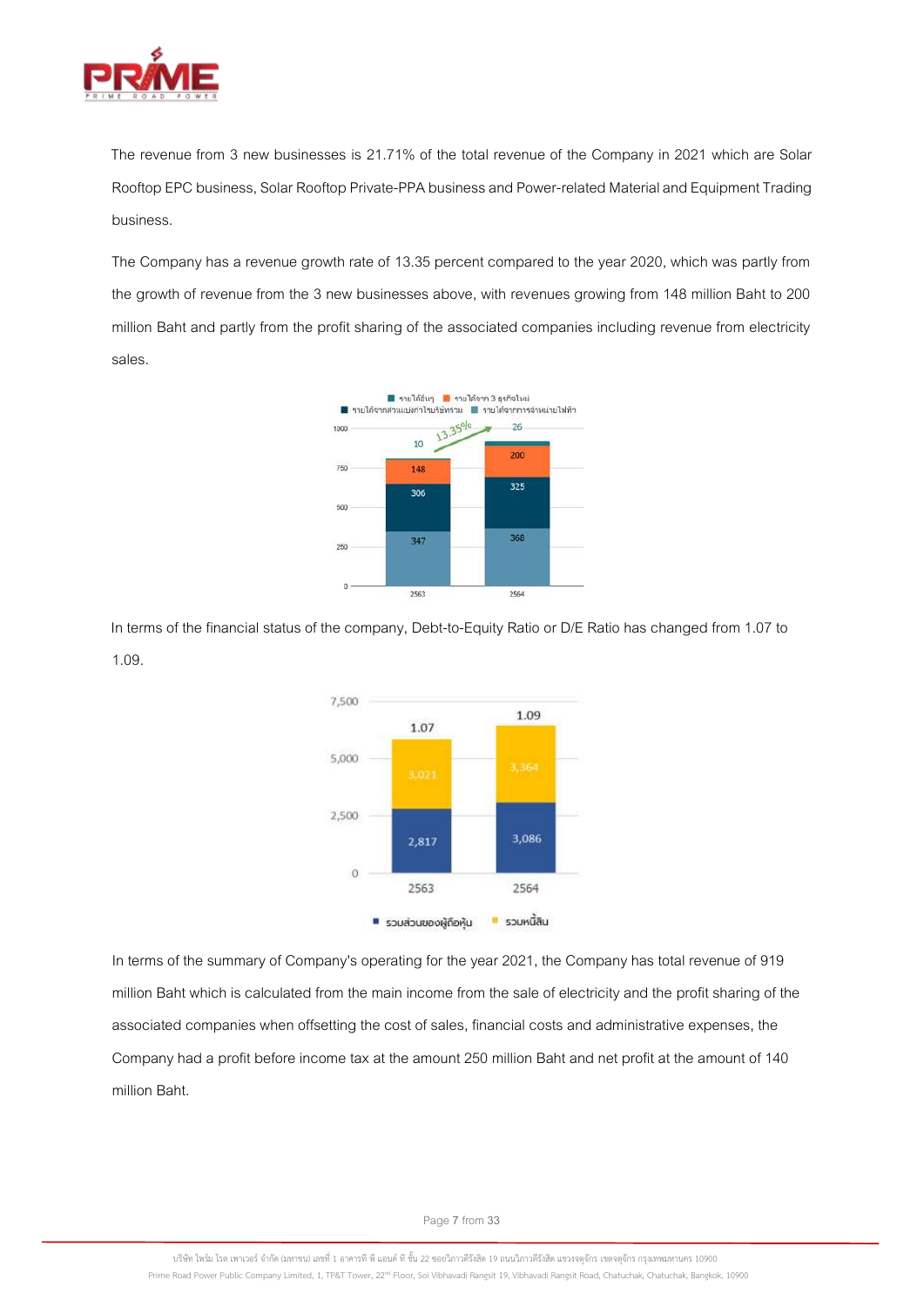



The key financial ratios for 2021 reflected the efficient and sustainable profitability of the Company compared to the clean energy industry which are: Return on Asset (ROA) is 2%, Return on Equity (ROE) is 5% and Net Profit Margin is 15%.

The Moderator informed the meeting that this agenda is for acknowledgement, and thus the voting is not required.

The Moderator summarized the opinion of the Board of Directors which included the Audit Committee and Independent Directors who have no interest in this matter considered and deemed it appropriate to propose to the Annual General Meeting of Shareholders for the year 2022 to acknowledges the report on the Company's operating results for the year ended 31 December 2021.

Then, the Moderator asked the meeting whether any shareholder had any query or opinion on this agenda.

There is no shareholder who raised any question or comment. The Moderator asked the meeting to acknowledge the report on the Company's operating results for the year 2021.

**The meeting acknowledged the report on the Company's operating results for the year 2021.**

# **Agenda 4 To consider and approve the consolidated Financial Statements for the year ended 31 December 2021**

The Moderator presented to the meeting that the Company has prepared the financial statements for the year ended 31 December 2021, audited by the Company's auditor and reviewed the correction by the Audit Committeeand also endorsed by the Board of Directors. The detailsof which areappeared in the Annual Report of the Company which has been sent to the shareholders together with the Invitation to the Annual General Meeting of Shareholders for the year 2022(Enclosure 2).

Page**8** from **33**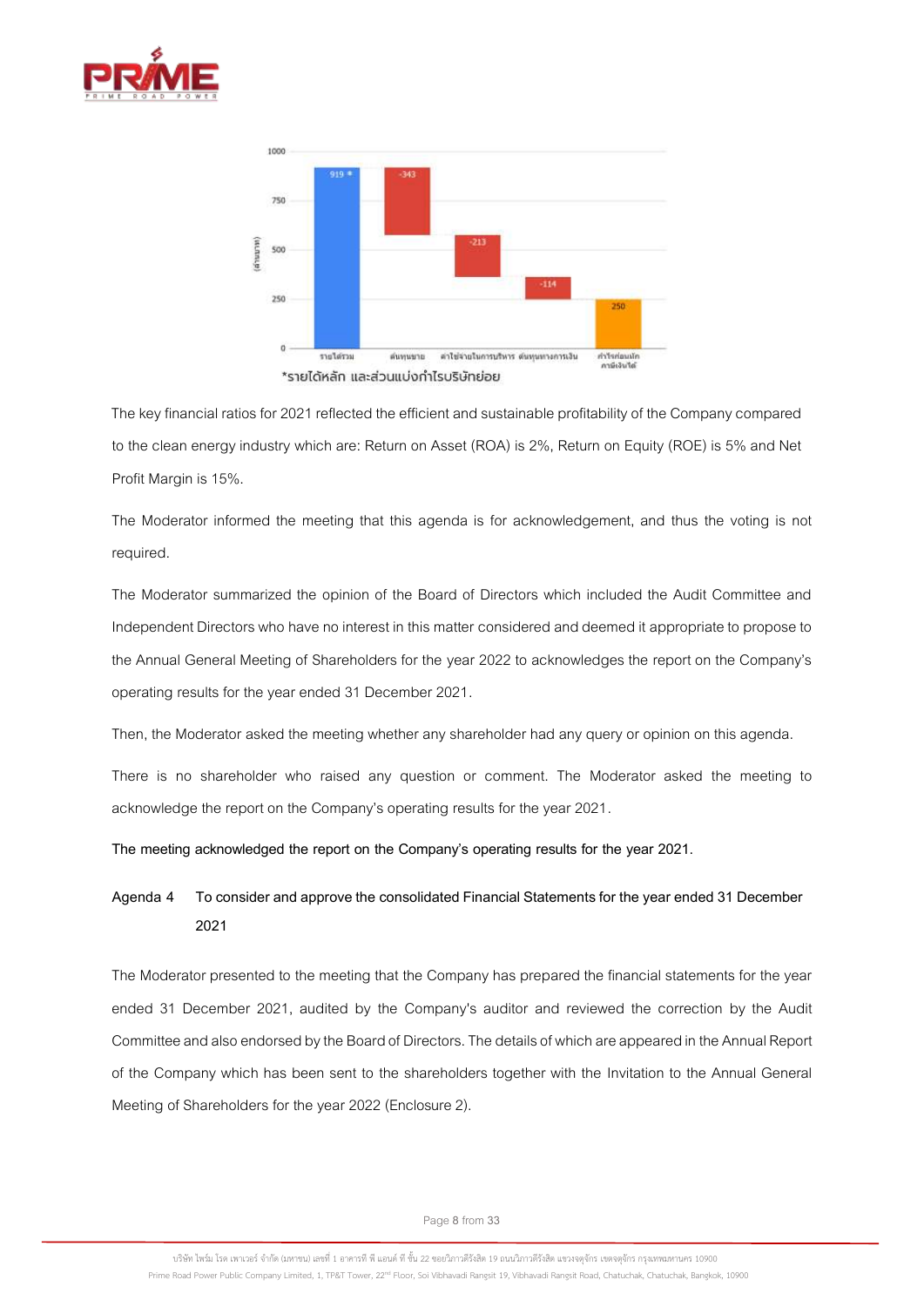

Mr. Surachet Chaipatamanont, Vice Chairman, presented the key information of financial statements of the Company for the year 2021 compared with the Company's financial statements in 2020 as follows:

| Key Information of Financial Statements   | <b>Year 2020</b> | <b>Year 2021</b> | Change   | Change     |
|-------------------------------------------|------------------|------------------|----------|------------|
|                                           |                  |                  | (Amount) | (% )       |
| Total assets (million Baht)               | 5,838            | 6,450            | 612      | 10.5%      |
| Total Liabilities (million Baht)          | 3,021            | 3,364            | 343      | 11.4%      |
| Equity (million Baht)                     | 2,817            | 3,086            | 269      | 9.6%       |
| Total income (million Baht)               | 811              | 919              | 108      | 13.4%      |
| Net profit (million Baht)                 | 303              | 140              | (163)    | $(53.7)\%$ |
| Net profit attributable to parent company | 288              | 130              | (158)    |            |
| (million Baht)                            |                  |                  |          | $(54.8)\%$ |
| Earnings per share (Baht)                 | 0.068            | 0.031            | (0.037)  | $(54.4)\%$ |

The Moderator summarized the opinion of the Board of Directors which included the Audit Committee and Independent Directors who have no interest in this matter considered and deemed it appropriate to propose to the Annual General Meeting of Shareholders for the year 2022 to approve the consolidated Financial Statements for the year ended 31 December 2021 which audited by the auditor of the Company, verified by the Audit Committee, and endorsed by the Board of Directors.

Then, the Moderator asked the meeting whether any shareholder had any query or opinion on this agenda.

Mr .Song Srisukhanthapruk, shareholder, inquired about administrative expenses in 2021 in the amount of 212 million Baht, an increase of 100 million Baht from 2020, Does the Company has any guideline or business plan to increase the revenues to meet the increased administrative expenses or any guideline or business plan to reduce administrative expenses, how to manage this matters?

Mr. Surachet Chaipatamanont, Vice Chairman, explained that the administrative expenses are incurred from loss on disposal of financial asset which is categorized in administrative expenses as stated in the Company's financial statement i.e. project sale in Japan which the Company has jointly invested with Banpu Next Company Limited ("**Banpu**"), whose project developer is Smart Solar, named Onami Project. This project faced problems that cannot be further developed, resulting in the Company and Banpu, co-investor, endorsed to divestment of this project and claim for the compensation from Smart Solar. At the same time, the company is also has an agreement with Banpu to sell another jointly invested project. However, the Onami project incurred negative expenses, investment worth approximately 677 million Yen (or approximately 200 million Baht), and there is also an agreement that can claim for the damages from the project developer Smart Solar for approximately 300

Page**9** from **33**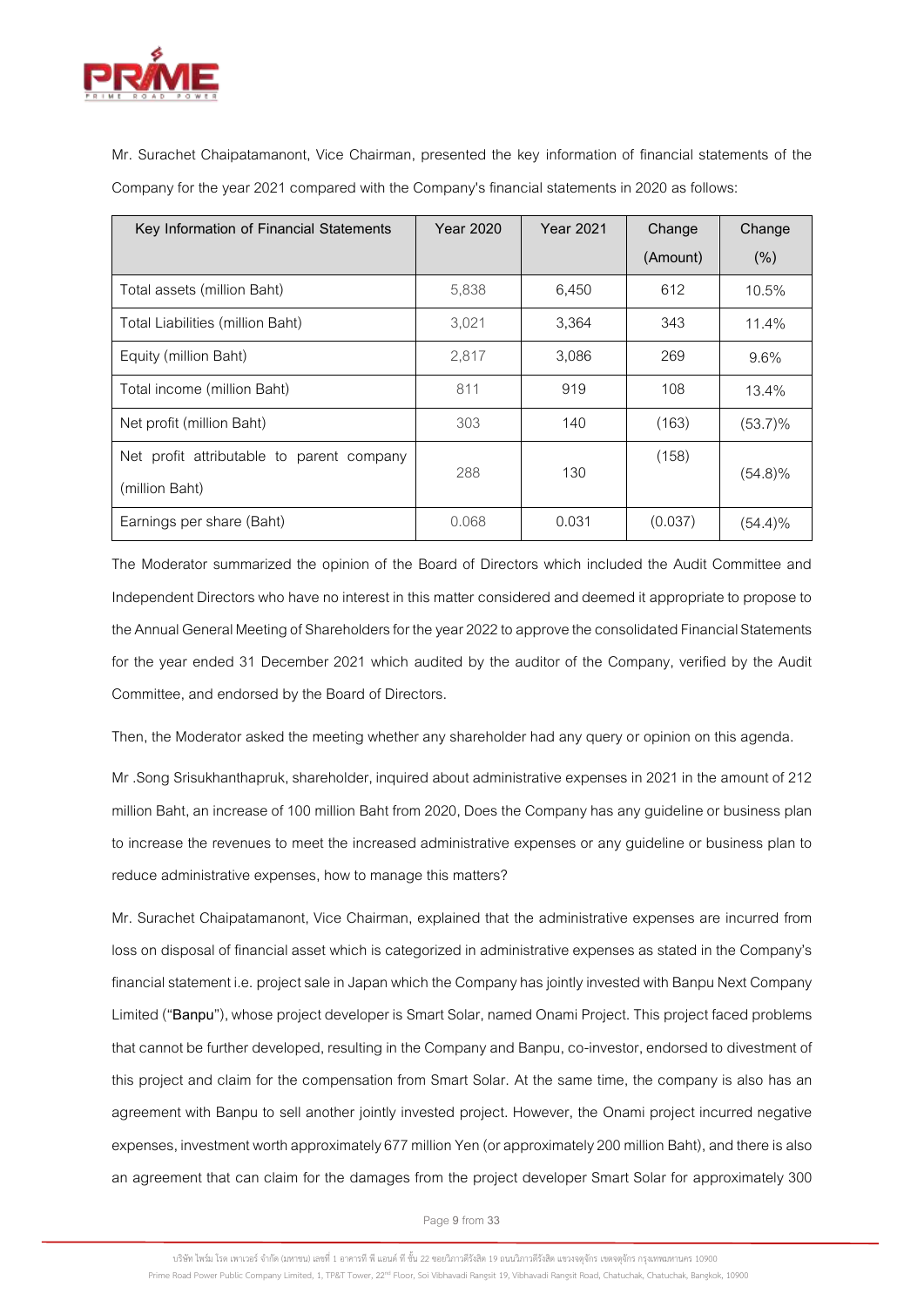

million Yen (or approximately 86 million Baht). Therefore, the difference is write-off by the Company resulted in a negative item of 106 million Baht, which was booked in administrative expenses. However, the management of the Company has been rigorously managed, and there is no increase in operating costs.

Mr. Somprasong Panjalak, Chairman, clarified that in the year 2021, the Company has expanded its business into 2 additional businesses, namely the construction business (EPC), installing solar rooftop systems (Solar Rooftop), and setting up thecompanies to support such businesses, namely Prime Alternative Visions Company Limited (PAV) and in the innovation business namely Prime X Company Limited, the incorporation of these two new companies resulting in the increase in administrative expenses. Both companies still have insufficient revenue to meet their expenses, but in 2022, the revenue will be occurred. The Company would like to clarify to the shareholders that the Company did not increase expenses without expecting an increase in revenue.

Mr. Song Srisukhanthapruk, shareholder, also inquired concerning the loss on disposal of financial asset incurred from the project that could not be further developed at the amount of 107 million Baht, whether there will be an opportunity in the future and whether the Company will have any measures to control it from happening again?

Mr. Surachet Chaipatamanont, Vice Chairman, explained that a project like this considered as an exception for 5 projects in Japan which the Company has developed. only this project has encountered problems. The problems that the company has taken action on risk control management in the big picture over the past 2 years and use our best endeavor to control the damage. The Company and Banpu agreed that before writingoff, all aspects had been taken to resolve this issue and opined that in the future this kind of problem is less likely to occur and the company will try to manage in order to mitigate this kind of problem to not happen again.

There is no shareholder who raised any question or comment. The Moderator asked the meeting to consider and approve the consolidated Financial Statements for the year ended 31 December 2021.

The Moderator informed the shareholders meeting that the resolution for this agenda shall be approved by a majority of vote of the shareholders present at the Meeting and casting their votes.

**Resolution** The meeting considered and resolved with a majority vote of the shareholders who attended the meeting and cast their votes to approve the consolidated Financial Statements for the year ended 31 December 2021 as proposed with the following votes.

Page**10**from **33**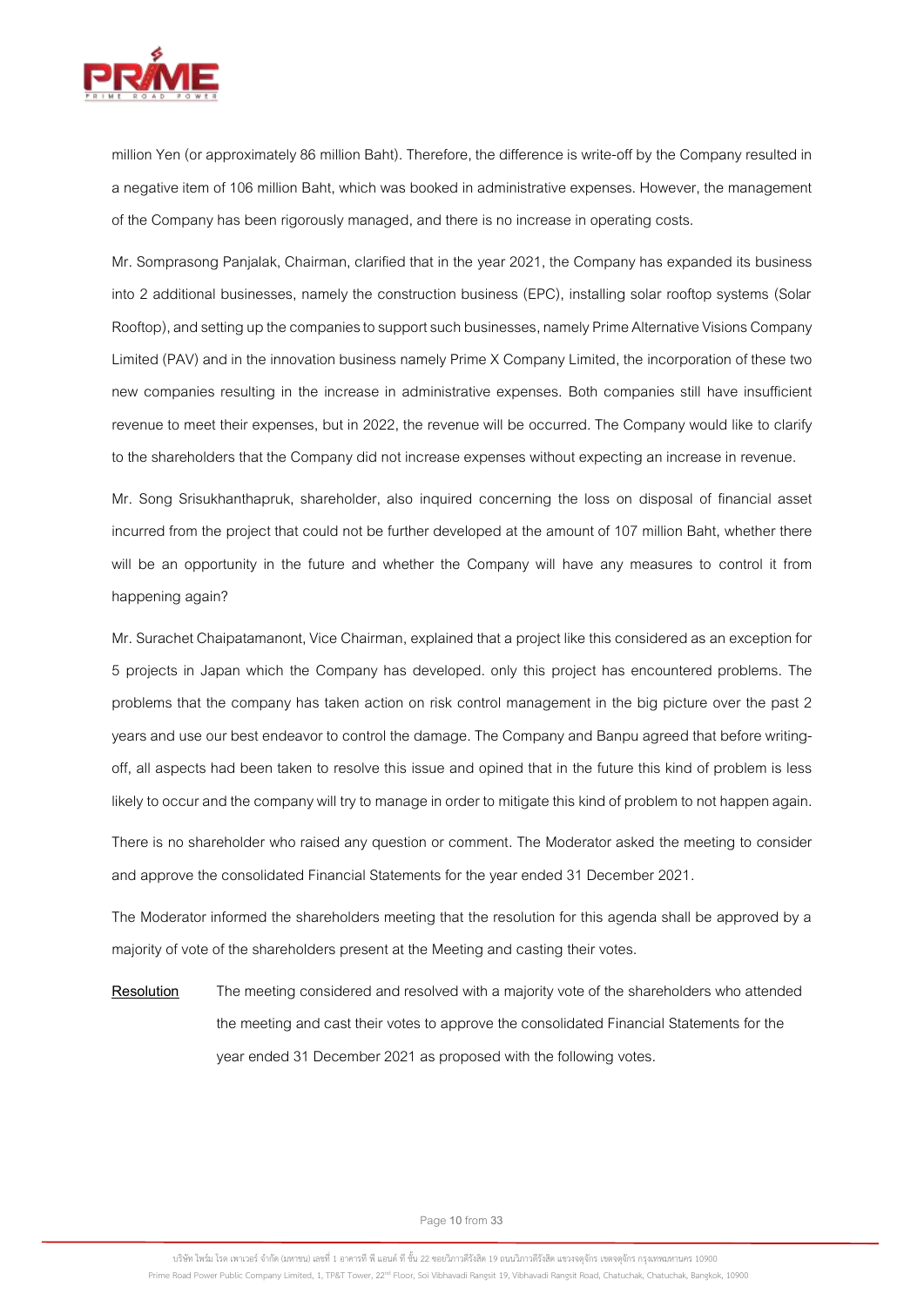

| Number (Votes)<br>Voting |               | Percentage |
|--------------------------|---------------|------------|
| Approved                 | 3,404,422,980 | 100.00     |
| Disapproved              | 0             | 0.00       |
| <b>Voided Ballot</b>     | 0             |            |
| Abstained                | 0             | 0.00       |
| Total (44 shareholders)  | 3,404,422,980 | 100.00     |

## **Remark**

The counting of votes of the shareholders in this agenda excluded "Abstain" as the base for counting vote.

# **Agenda 5 To consider and approve the non-dividend payment and non-allocation of net profit as legal reserve for the operating results of the year 2021**

The Moderator explained details of the Company's dividend payment policy as follows:

The Company has a policy to pay dividends to shareholders at least 50% of the net profit in the financial statements after deduction of all reserves in accordance with the Articles of Association of the Company and according to the laws, depending on the economic conditions, cash flow of the Company, investment plans and other considerations as the Board of Directors deems appropriate, whereby the Board of Directors is empowered to consider the matter. However, the Board of Directors' resolution of the dividend payment must be proposed to the shareholders' meeting for approval, except for the case of interim dividend payment in which the Board of Directors has an approval authority and then has to inform the shareholders at the subsequent shareholders' meeting.

However, as appeared in the Company's financial statements for the year 2021 ending on 31 December 2021, the Company has an accumulated deficit in the amount of 384.64 million Baht. Therefore, the Company is unable to appropriate the net profit as legal reserve and the Company is unable to make the dividend payment for the operation results of the year 2021 to the shareholders according to the law and the Articles of Association of the Company.

The Moderator summarized the opinion of the Board of Directors which included the Audit Committee and Independent Directors who have no interest in this matter considered and deemed it appropriate to approve the non-dividend payment and non-allocation of net profit as legal reserve for the operating results of the year 2021.

Then, the Moderator asked the meeting whether any shareholder had any query or opinion on this agenda.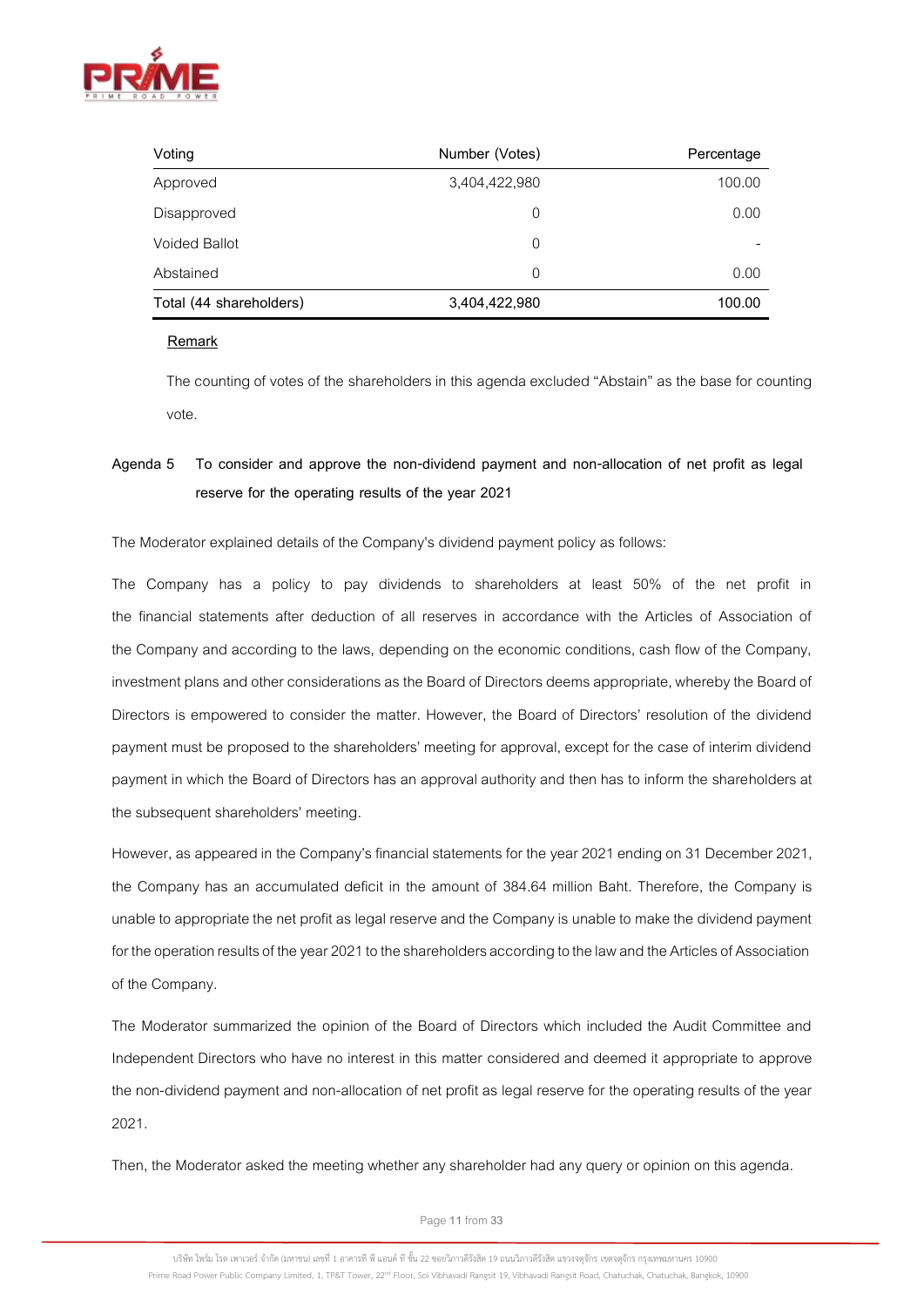

There is no shareholder who raised any question or comment. The Moderator asked the meeting to consider and approve the non-dividend payment and non-allocation of net profit as legal reserve for the operating results of the year 2021.

The Moderator informed the shareholders meeting that the resolution for this agenda shall be approved by a majority of vote of the shareholders present at the Meeting and casting their votes.

**Resolution** The meeting considered and resolved with a majority vote of the shareholders who attended the meeting and cast their votes to approve the non-dividend payment and non-allocation of net profit as legal reserve for the operating results of the year 2021 as proposed with the following votes:

| Voting                  | Number (Votes) | Percentage |
|-------------------------|----------------|------------|
| Approved                | 3,401,868,080  | 99.92      |
| Disapproved             | 2,596,975      | 0.08       |
| <b>Voided Ballot</b>    | $\Omega$       |            |
| Abstained               | $\Omega$       | 0.00       |
| Total (45 shareholders) | 3,404,465,055  | 100.00     |

#### **Remark**

The counting of votes of the shareholders in this agenda excluded "Abstain" as the base for counting vote.

# **Agenda 6 To consider and approve the appointment of directors who retired by rotation**

The Moderator reported to the meeting that before commencing the consideration of this agenda Mr. Surachet Chaipatamanont, Air Chief Marshal Surasak Meemanee, and Mr. Apichart Pumsook, 3 directors who retired according to the term of office at the 2022 Annual General Meeting of Shareholders, will not attend the meeting on this agenda until the meeting has completed their consideration.

According to Article 15. of the Articles of Association of the Company specifies that "At every annual general meeting, one-third of the directors shall retire. If the number of directors is not multiple of three, the number of directors closest to one-third shall retire. The directors retiring from office in the first and second years after the registration of the Company shall be selected by drawing lots. In subsequent years, the director who has held office the longest shall retire. The director retiring by rotation may be re-elected." For this Annual General Meeting of Shareholders, there are 3 directors who retire by rotation, namely as below;

Page**12**from **33**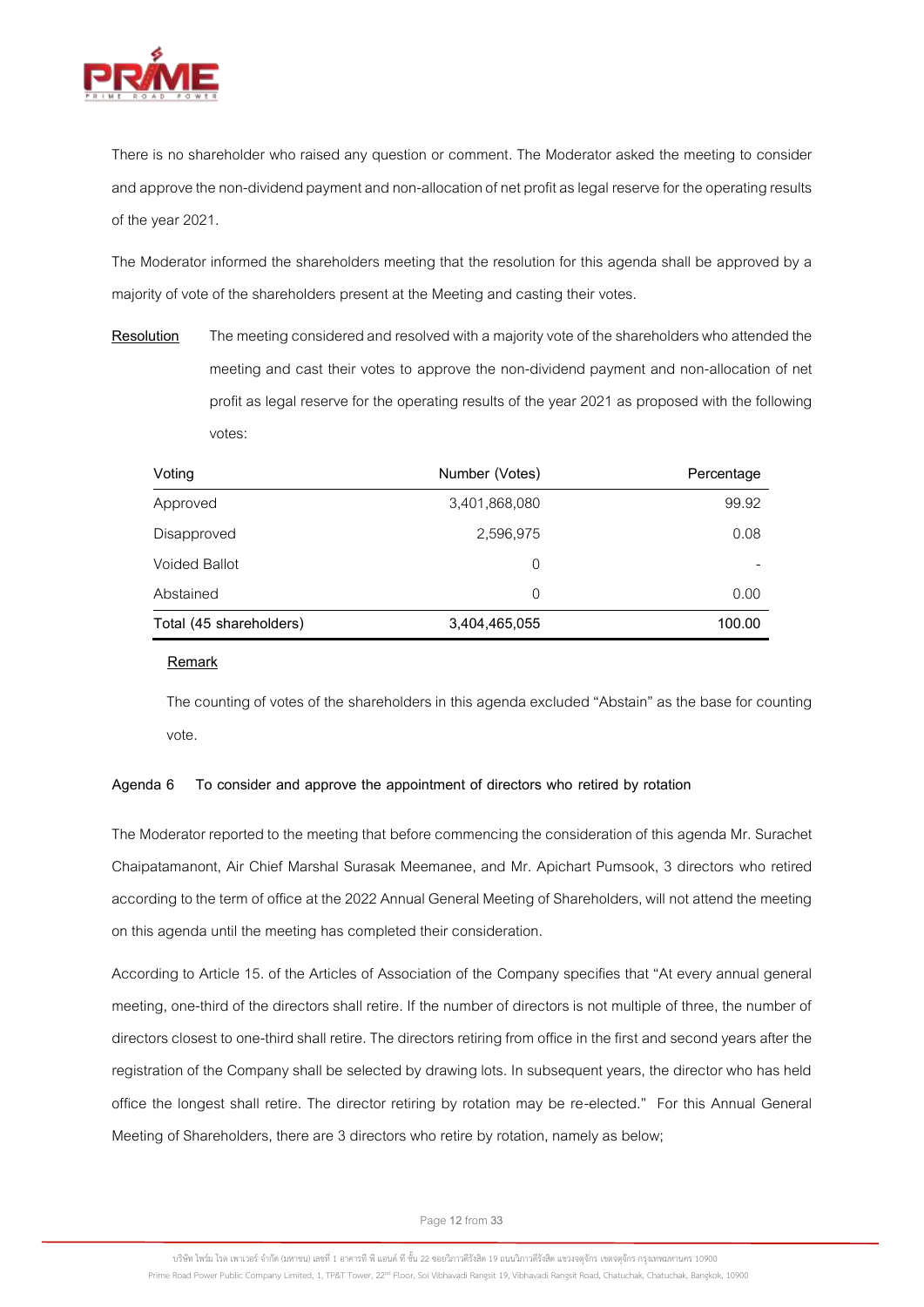

| No. | Name                      | <b>Position</b>               | Date          | Attendance in the Board   |
|-----|---------------------------|-------------------------------|---------------|---------------------------|
|     |                           |                               | appointed as  | of Directors' meeting for |
|     |                           |                               | a director    | the year 2021             |
| 1   | Mr. Surachet              | Vice Chairman of the          | 2 August 2019 | 11 times out of 11 times  |
|     | Chaipatamanont            | <b>Board of Directors</b>     |               |                           |
| 2   | Air Chief Marshal Surasak | Independent Director /        | 30 July 2019  | 11 times out of 11 times  |
|     | Meemanee                  | member of the Audit           |               |                           |
|     |                           | Committee / Chairman of       |               |                           |
|     |                           | the Nomination and            |               |                           |
|     |                           | <b>Remuneration Committee</b> |               |                           |
| 3   | Mr. Apichart Pumsook      | Independent Director          | 2 August 2019 | 11 times out of 11 times  |

The Company had provided the opportunity to the shareholders to propose the list of persons for consideration to be appointed as directors of the Company at the 2022 Annual General Meeting of Shareholders from 30 November 2021 to 31 December 2021 via the Company's website and SET's channel according to the principle of good corporate governance for listed companies, however, there was no shareholder proposing the list of persons for consideration to be appointed as directors of the Company.

The brief biography and information of the directors who retired by rotation and was appointed to be a director for another term including the definition and qualifications of Independent Directors was sent to the shareholders together with the Invitation to the Annual General Meeting of Shareholders for the year 2022 (Enclosure 3 and 4 respectively).

The Moderator summarized the opinion of the Nomination and Remuneration Committee and the Board of Directors considered and screened qualifications, experience, capabilities and expertise of the directors who retired by rotation, and opined that these three directors are equipped with knowledge, expertise and experience those are beneficial to the Company's business operation, and fully qualified according to the Public Limited Company Act and have no prohibited characteristics to be appointed as directors in accordance with the regulations of the Securities and Exchange Commission. Thus, it is appropriate to propose to the 2022 Annual General Meeting of Shareholders to considers and approves the re-election of the three directors who retired by rotation to be the Independent Directors, Directors and other Subcommittees for another term. The Board of Directors deemed that the Independent Directors can give opinions independently and in compliance with the relevant criteria.

Then, the Moderator asked the meeting whether any shareholder had any query or opinion on this agenda.

Page**13**from **33**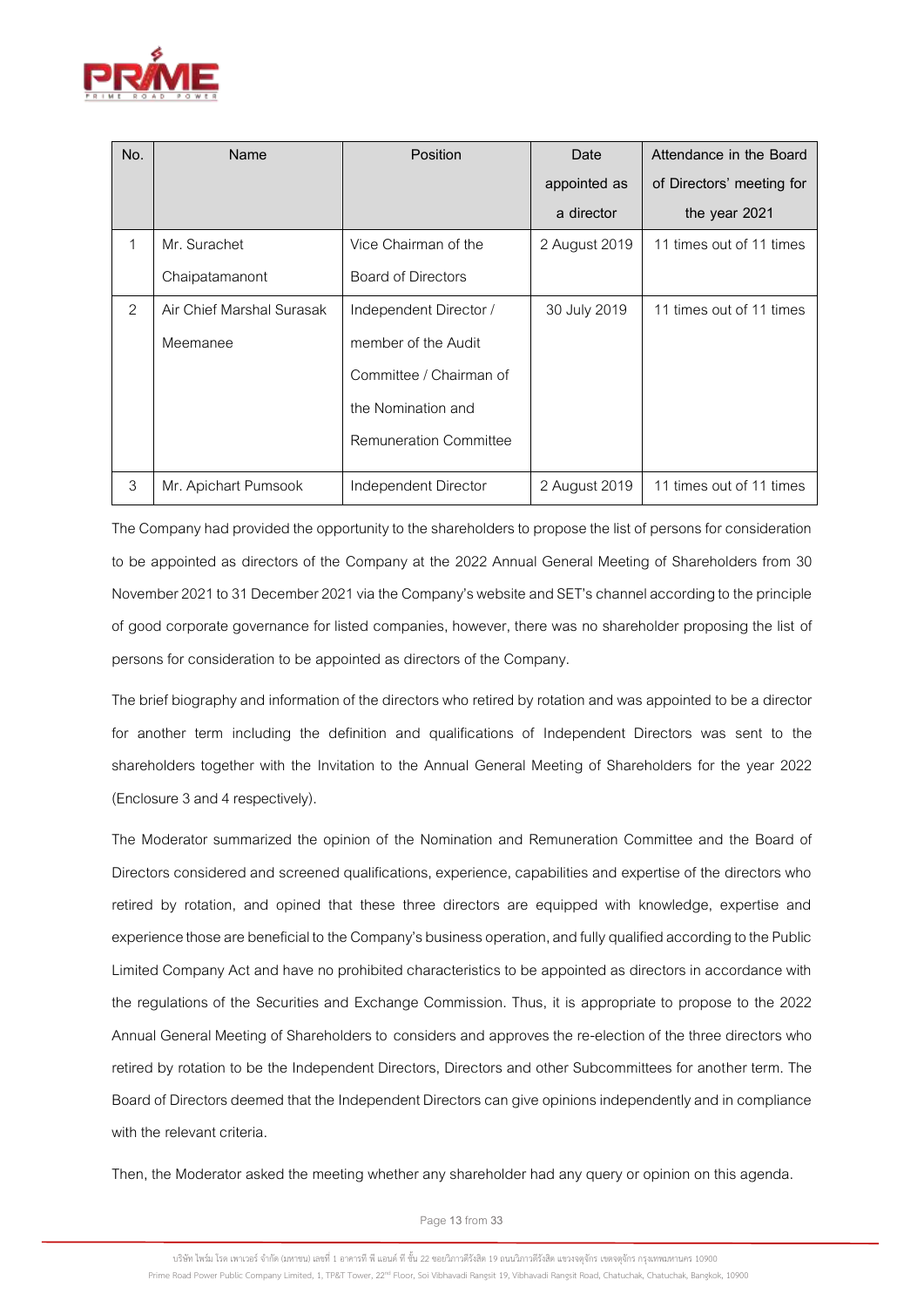

There is no shareholder who raised any question or comment. The Moderator asked the meeting to acknowledge the list of directors who retired by rotation and consider to the proposed name of persons and appoint the directors who retired by rotation of each director who retires by rotation individually.

The Moderator informed the shareholders meeting that the resolution for this agenda shall be approved by a majority of vote of the shareholders present at the Meeting and casting their votes.

- **Resolution** The meeting considered and resolved with a majority vote of the shareholders who attended the meeting and cast their votes to acknowledge the list of directors who retired by rotation and approve the proposed name of persons and approve to appoint the directors who retired by rotation in total 3 persons, namely, Mr. Surachet Chaipatamanont, Air Chief Marshal Surasak Meemanee and Mr. Apichart Pumsook as the Company's directors for another term by voting for each director individually as follows:
	- (1) Mr. Surachet Chaipatamanont Director

| Voting                  | Number (Votes) | Percentage |
|-------------------------|----------------|------------|
| Approved                | 3,404,465,055  | 100.00     |
| Disapproved             | 0              | 0.00       |
| <b>Voided Ballot</b>    | 0              |            |
| Abstained               | $\Omega$       | 0.00       |
| Total (45 shareholders) | 3,404,465,055  | 100.00     |

(2) Air Chief Marshal Surasak Meemanee - Independent Director / member of the Audit Committee / Chairman of the Nomination and Remuneration Committee

| Voting                  | Number (Votes) | Percentage |
|-------------------------|----------------|------------|
| Approved                | 3,403,965,055  | 99.99      |
| Disapproved             | 500,000        | 0.01       |
| <b>Voided Ballot</b>    | 0              |            |
| Abstained               | 0              | 0.00       |
| Total (45 shareholders) | 3,404,465,055  | 100.00     |

Page**14**from **33**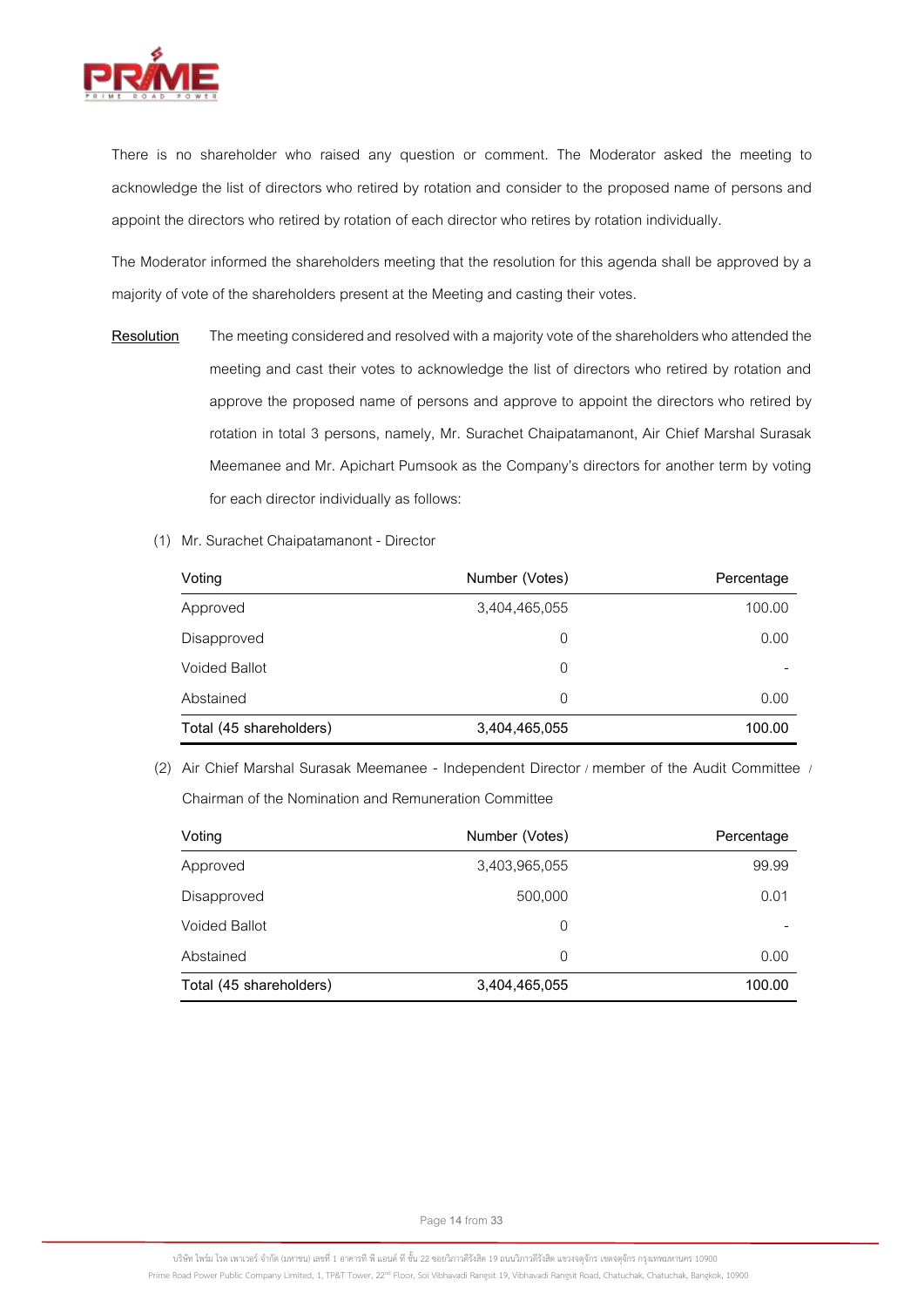

# (3) Mr. Apichart Pumsook - Independent Director

| Voting                  | Number (Votes) | Percentage |
|-------------------------|----------------|------------|
| Approved                | 3,404,465,055  | 100.00     |
| Disapproved             | 0              | 0.00       |
| <b>Voided Ballot</b>    | 0              | -          |
| Abstained               | 0              | 0.00       |
| Total (45 shareholders) | 3,404,465,055  | 100.00     |

# **Remark**

The counting of votes of the shareholders in this agenda excluded "Abstain" as the base for counting vote.

# **Agenda 7 To consider and approve the remuneration of directors and members of sub-committees for the year 2022**

The Moderator reported to the meeting that the Nomination and Remuneration Committee considered and determined the remuneration of directors and member of subcommittees for the year 2022 by taking into account the responsibilities and performance of the Board of Directors and each subcommittees, business expansion and business operation of the Company comparing to the applicable rate of other companies in the same industry which are similar in size and nature of business, as a result, the Nomination and Remuneration Committee deemed appropriate that the Board of Directors propose the 2022 Annual General Meeting of Shareholders to approve the remuneration of Directors and Subcommittees for the year 2022 in the amount not exceeding 5,000,000 Baht per year, effective from the calendar year 2022 until the shareholders resolve to change otherwise. The details of the Directors' remuneration for the year 2022 are as follows:

| Committees            | 2022 (Proposed Year) |                | 2021 (Last year) |                |
|-----------------------|----------------------|----------------|------------------|----------------|
|                       | Monthly<br>Meeting   |                | Monthly          | Meeting        |
|                       | remuneration         | allowance/time | remuneration     | allowance/time |
| 1. Board of Directors |                      |                |                  |                |
| Chairman              | 25,000               | 15,000         | 25,000           | 15,000         |
| Vice Chairman         | 17,500               | 15,000         | 17,500           | 15,000         |
| Other Board members   | 12,500               | 15,000         | 12,500           | 15,000         |

Page**15**from **33**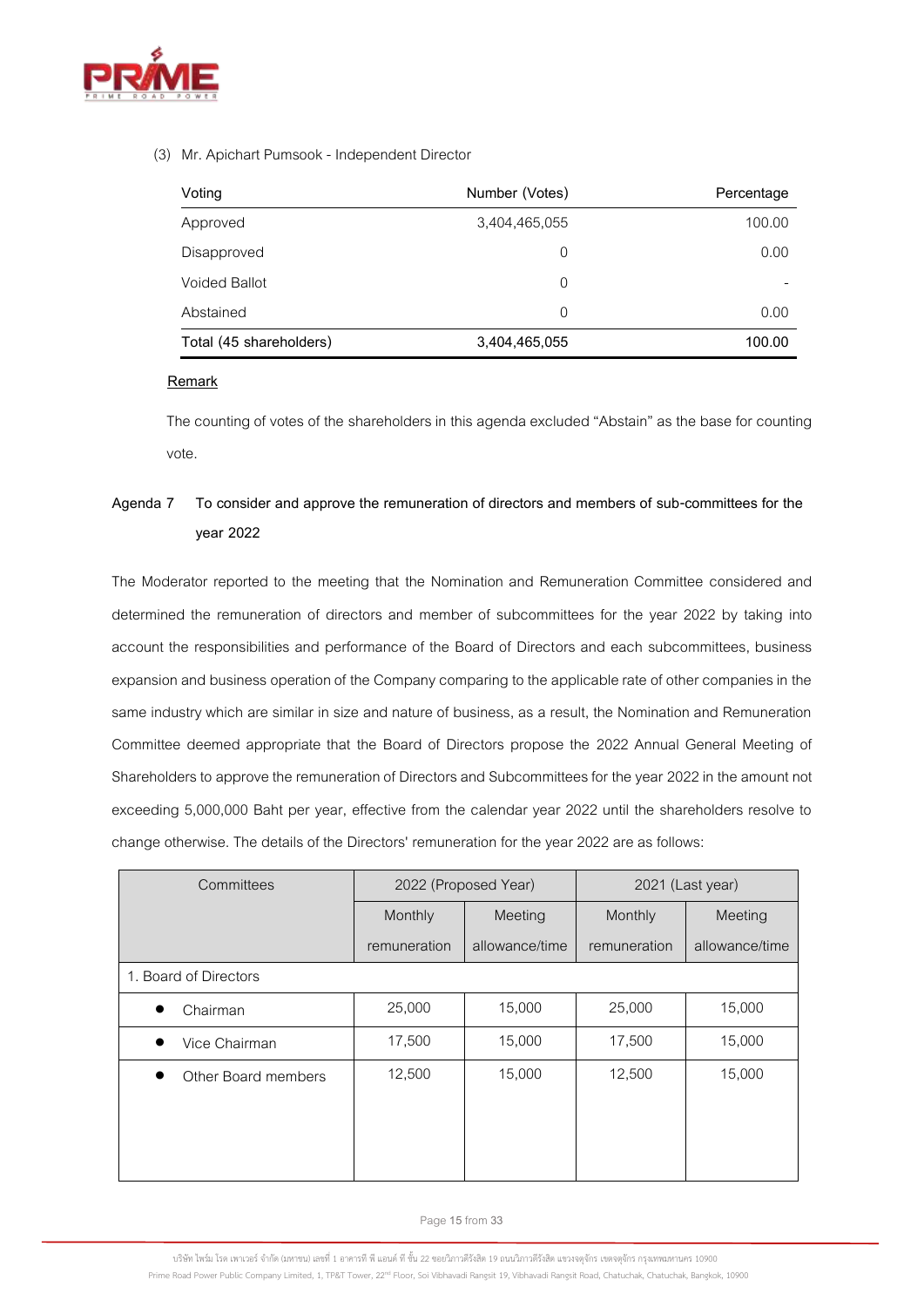

| Committees                                    | 2022 (Proposed Year)                |                              | 2021 (Last year) |                |
|-----------------------------------------------|-------------------------------------|------------------------------|------------------|----------------|
|                                               | Monthly                             | Meeting                      | Monthly          | Meeting        |
|                                               | remuneration                        | allowance/time               | remuneration     | allowance/time |
| 2. Subcommittees                              |                                     |                              |                  |                |
| 2.1 Audit Committee                           |                                     |                              |                  |                |
| Chairman                                      | 25,000                              |                              | 25,000           |                |
| Committee members                             | 15,000                              |                              | 15,000           |                |
| 2.2 The Nomination and Remuneration Committee |                                     |                              |                  |                |
| Chairman                                      |                                     | 25,000                       |                  | 25,000         |
| Committee member                              |                                     | 20,000                       |                  | 20,000         |
| 3. Other remuneration and benefit             |                                     | The remuneration in terms of |                  |                |
| apart from the monthly                        | bonus will be calculated based      |                              |                  |                |
| remuneration and meeting                      | on the operating results of the     |                              |                  | None           |
| allowance                                     | 31<br>fiscal<br>ended<br>year<br>on |                              |                  |                |
|                                               | December 2022                       |                              |                  |                |

In this regard, the Company has not paid any other forms of remuneration or welfare or benefit to non-executive Directors apart from the remuneration as aforementioned. The Company has disclosed the remuneration of each director and type of remuneration in Annual Report Form 56-1 One report of the Company for transparency and in accordance with the principles of good corporate governance.

In addition, the Moderator proposed to the meeting to appoint the Board of Directors to be responsible of the allocation of the remuneration to the Director, provided that the remuneration shall be in accordance with the principles and policies which determined by the Board of Directors according to the assigned roles and responsibilities including the operating results of the Company and performance of the Director.

The Moderator summarized the opinion of the Board of Directors including the Audit Committee and Independent Directors who have no conflict of interest in this matter considered and deemed it appropriate to propose to the 2022 Annual General Meeting of Shareholdersto approve the determination of the remuneration of Directors and Subcommittees for the year 2022 as mentioned above.

Then, the Moderator asked the meeting whether any shareholder had any query or opinion on this agenda.

There is no shareholder who raised any question or comment. The Moderator asked the meeting to consider and approve the remuneration of directors and members of sub-committees for the year 2022.

Page**16**from **33**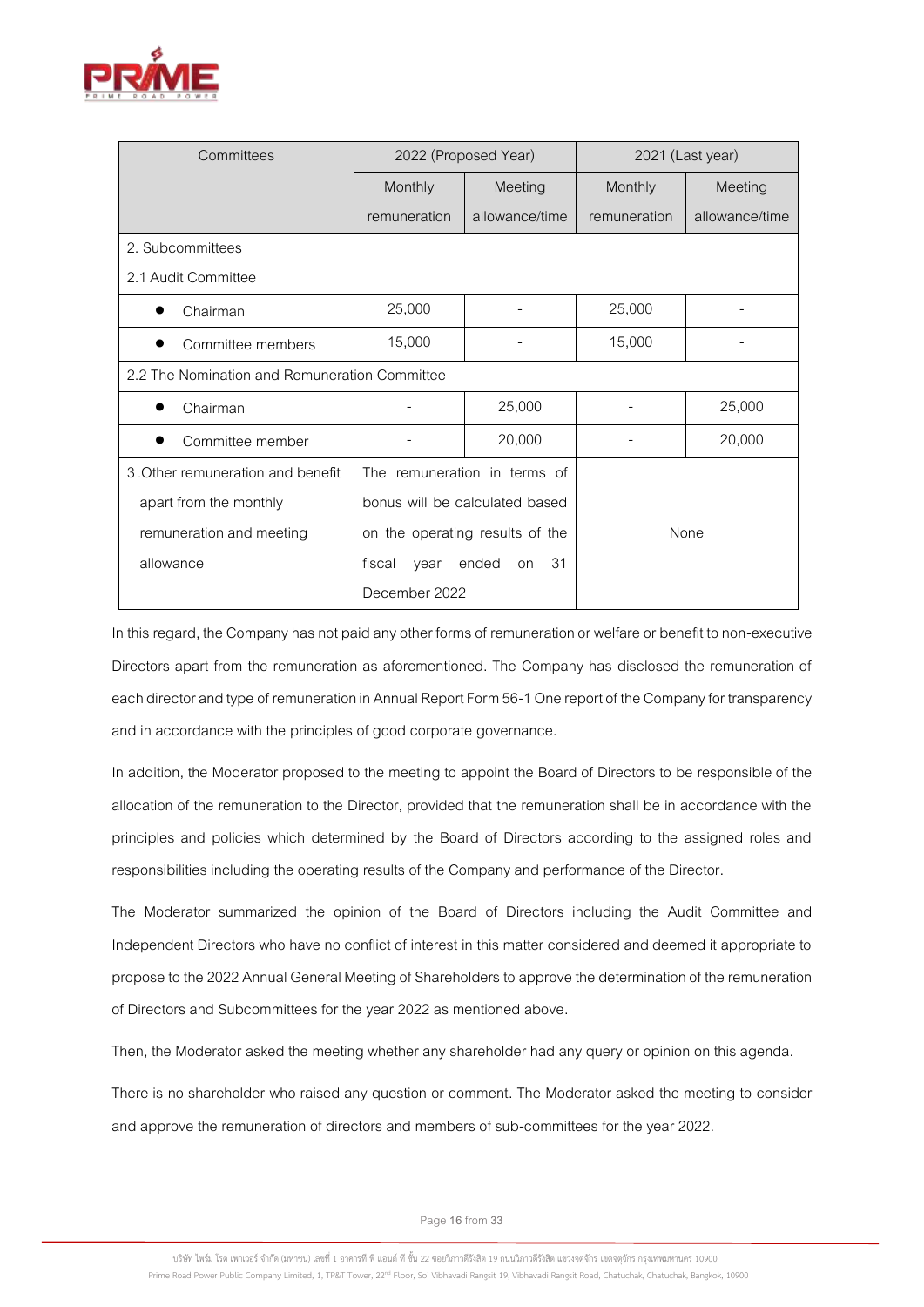

The Moderator informed the shareholders meeting that the resolution for this agenda shall be approved by not less than two-thirds of vote of the shareholders present at the meeting.

**Resolution** The meeting considered and resolved with of not less than two-thirds of the total number of votes of the shareholders attending the meeting and have the right to vote to approve the remuneration of directors and members of sub-committees for the year 2022 in the amount not exceeding 5,000,000 Baht as proposed with the following votes:

| Voting                  | Number (Votes) | Percentage |
|-------------------------|----------------|------------|
| Approved                | 3,404,465,055  | 100.00     |
| Disapproved             | 0              | 0.00       |
| <b>Voided Ballot</b>    | 0              |            |
| Abstained               | 0              | 0.00       |
| Total (45 shareholders) | 3,404,465,055  | 100.00     |

# **Remark**

This agenda included "Approved", "Disapproved", "Voided Ballot" and "Abstained" as the base for counting vote

# **Agenda 8 To consider and approve the appointment of the auditor for the year 2022 and the determination of audit fee**

The Moderator reported to the meeting that the Audit Committee considered the qualification, profile, performance of each auditor, continuity and efficiency of auditing, including appropriateness of the audit fee for the year 2022, and proposed to the Board of Directors to endorse the appointment of the auditor and the determination of the audit fee for the year 2022. In order to propose to the Annual General Meeting of Shareholders for the year 2022 to approve the appointment of auditors from PricewaterhouseCoopers ABAS Limited ("**PwC**") to be the Company's auditors for auditing the Company's financial statements for the year 2022. There has been a change in the list of auditors from the previous information in the Invitation to the Annual General Meeting of Shareholders for the year 2022 to be as follows:

| CPA (Thailand) No. 3977 and / or<br>1) Mr. Vichien Khingmontri |  |
|----------------------------------------------------------------|--|
|----------------------------------------------------------------|--|

- 2) Mr. Paiboon Tunkoon CPA (Thailand) No. 4298 and / or
- 3) Ms. Sukhumaporn Wong-ariyaporn CPA (Thailand) No. 4843

Page**17**from **33**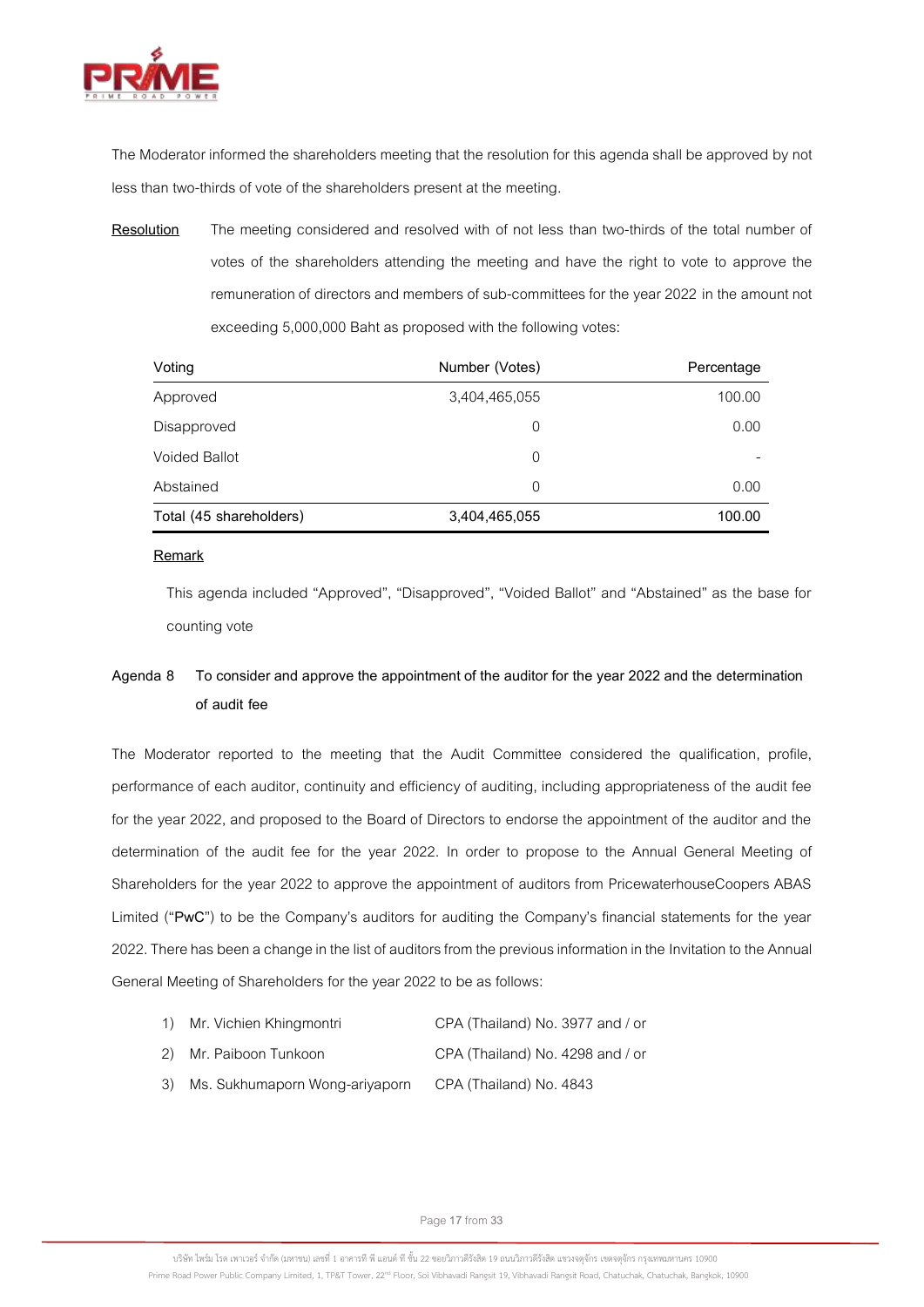

It is noted that all of 3 auditors named above neither have relationship with, nor any interest in, the Company, its subsidiaries, management, major shareholders or their respective related persons. Therefore, they are independent to audit and express their opinions for the Company's Financial Statement. Moreover, the abovenamed auditors have not performed his/her duties on auditing the financial statements of the Company for more than the period specified by relevant announcements. In this regard, PwC is proposed to be auditors for the Company's subsidiaries, associates, and the Company's domestic joint ventures for the year 2022.

In the case where the above auditors cannot perform their duties, PWC is required to provide other licensed auditors in place for the Company and the determination of audit fee for the year 2022 to be at the amount of Baht 1,200,000 which is the same rate as the compensation in 2021 as per the following details:

| Details                 | 2022 (Proposed) | 2021           | Increase/(Decrease) |
|-------------------------|-----------------|----------------|---------------------|
| Annual Audit Fee        | 600,000 Baht    | 600,000 Baht   |                     |
| <b>Quarterly Review</b> | 600,000 Baht    | 600,000 Baht   |                     |
| Total                   | 1,200,000 Baht  | 1,200,000 Baht |                     |

Such audit fee excludes other service fees and the audit fee of subsidiaries and associate companies.

At the same time, it is proposed to authorize the management to appoint the auditor and determine the audit fee for reviewing and auditing the financial statement of subsidiaries, associate companies and joint ventures. In this regards, the Board of Directors will supervise and monitor so that the financial statements could be prepared in timely basis in accordance with the relevant laws and regulations.

The Moderator summarized the opinion of the Board of Directors including the Audit Committee and Independent Directors who have no conflict of interest in this matter considered and deemed it appropriate to propose to the Annual General Meeting of Shareholders for the year 2022 to approve the followings:

- 1. The appointment of auditors from PwC to be the Company's auditors and appoint one of the auditor as auditor in charge for the audit and express his/her opinions on the Financial Statement of the Company for the year 2022, namely;
	- 1) Mr. Vichien Khingmontri CPA (Thailand) No. 3977 and / or
	- 2) Mr. Paiboon Tunkoon CPA (Thailand) No. 4298 and / or
	- 3) Ms. Sukhumaporn Wong-ariyaporn CPA (Thailand) No. 4843
- 2. The determination of audit fee for the year 2022 to be at the amount of 1,200,000 Baht excluding other service fees and the audit fee of subsidiaries and associate companies.

Page**18**from **33**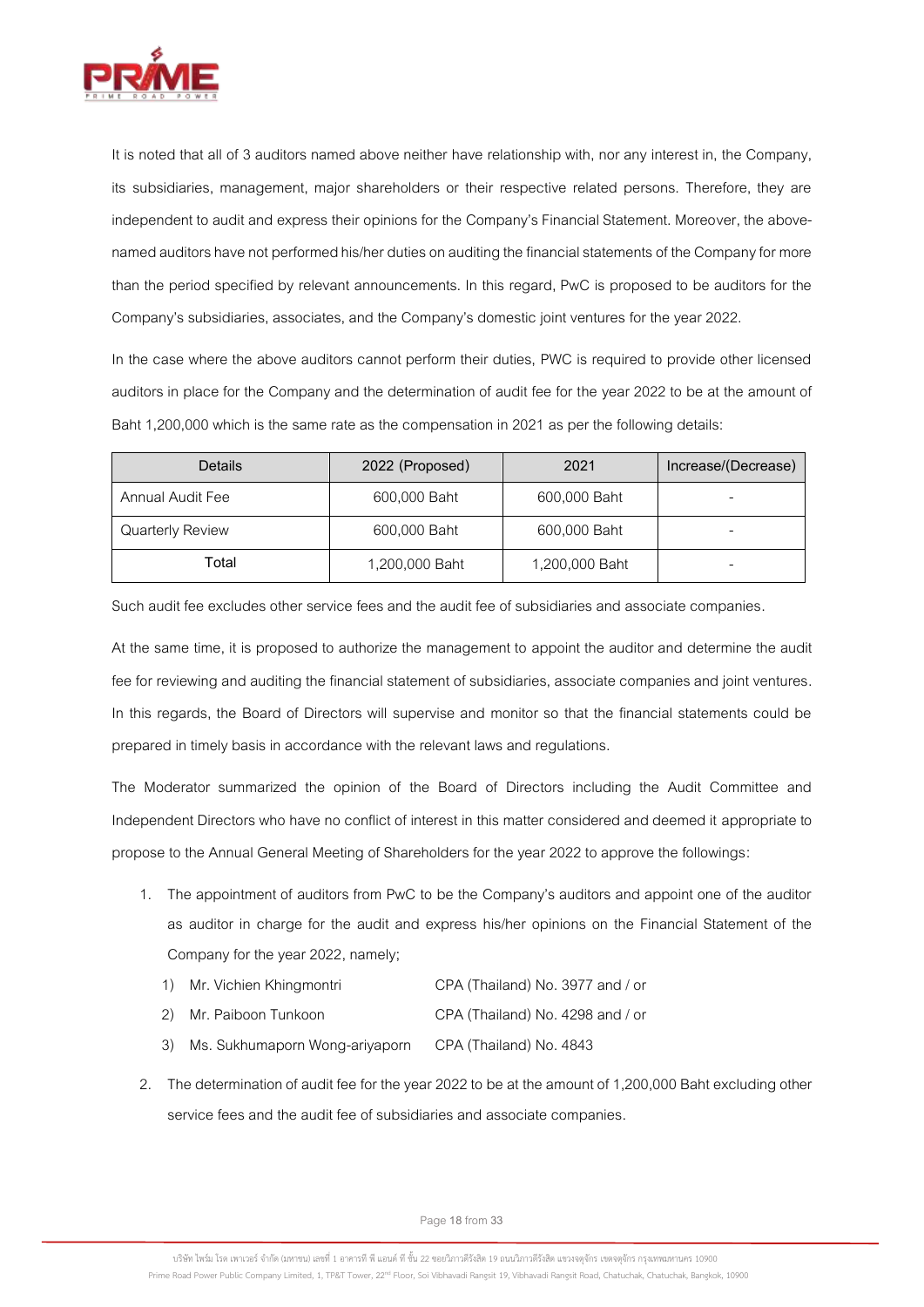

3. The authorization for the management to appoint the auditor and determine the audit fee for reviewing and auditing the financial statement of subsidiaries, associate companies and joint ventures that incorporated during the year.

Then, the Moderator asked the meeting whether any shareholder had any query or opinion on this agenda.

There is no shareholder who raised any question or comment. The Moderator asked the meeting to consider and approve the appointment of the auditor for the year 2022 and the determination of audit fee including the authorization for the management to appoint the auditor and determine the audit fee for reviewing and auditing the financial statement of subsidiaries, associate companies and joint ventures that incorporated during the year.

The Moderator informed the shareholders meeting that the resolution for this agenda shall be approved by a majority of vote of the shareholders present at the Meeting and casting their votes.

**Resolution** The meeting considered and resolved with a majority vote of the shareholders who attended the meeting and cast their votes to approve the appointment of the auditor for the year 2022 and the determination of audit fee including the authorization for the management to appoint the auditor and determine the audit fee for reviewing and auditing the financial statement of subsidiaries, associate companies and joint ventures that incorporated during the year as proposed with the following votes.

| Voting                  | Number (Votes) | Percentage |
|-------------------------|----------------|------------|
| Approved                | 3,404,465,055  | 100.00     |
| Disapproved             | 0              | 0.00       |
| Voided Ballot           | 0              |            |
| Abstained               | 0              | 0.00       |
| Total (45 shareholders) | 3,404,465,055  | 100.00     |

**Remark**

The counting of votes of the shareholders in this agenda excluded "Abstain" as the base for counting vote.

Page**19**from **33**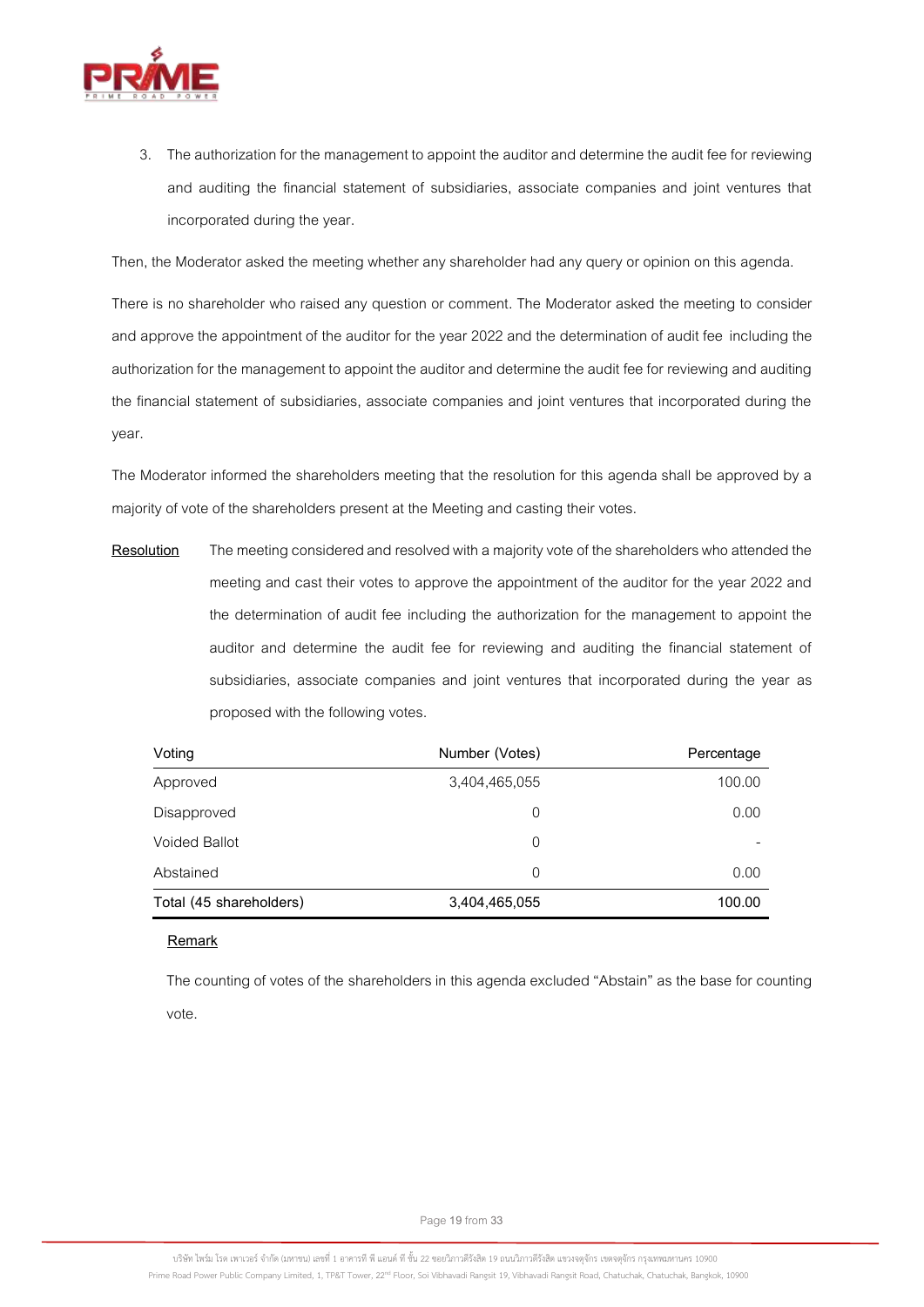

**Agenda 9 To consider and approve the offering of newly issued ordinary shares of the Company to employees of the Company and its subsidiaries under Employee Stock Option Plan (PRIME ESOP) and the delegation of authority to perform other related matters**

The Moderator presented to the meeting that the Company desires to set up PRIME ESOP plan with the term not exceeding 5 years in order to reward the performance of employees of the Company and its subsidiaries as well as to encourage their motivation and participation in the ownership of the Company which will enhance their work efficiency and will bring the greatest benefit to the Company in the future. The details of which is shown in Information on the offering of newly issued ordinary shares of Prime Road Power Public Company Limited under the Employee Stock Option Plan for employees of the Company and its subsidiaries (PRIME ESOP) which is sent to the shareholders together with the Invitation to the Annual General Meeting of Shareholders for the year 2022(Enclosure 6). The key points can be summarized as follows:

| Type of       | Ordinary shares of the Company to be offered to employees.                         |
|---------------|------------------------------------------------------------------------------------|
| security:     |                                                                                    |
| Number of     | Not exceeding 140,000,000 shares, with a par value of Baht 1 per share,            |
| issued:       | representing approximately 3.29 percent of the total issued and paid-up capital    |
|               | of the Company.                                                                    |
| Term of       | The term of this scheme shall not exceed 5 years from the date of approval by      |
| PRIME ESOP:   | the shareholders' meeting of the Company. The offering will be completed within    |
|               | 28 April 2027.                                                                     |
| Period of the | The Company will make the initial offering within 1 year from the date of approval |
| offering:     | by the shareholders' meeting.                                                      |
| Allocation:   | 1.<br>The Company will allocate the ordinary shares to employees, excluding (a)    |
|               | employee who is a director in the Board of Directors of the Company and (b)        |
|               | all other directors in the Board of directors of the Company. The total shares     |
|               | in this scheme will not exceed 140,000,000 ordinary shares.                        |
|               | Portion One: the Board of Directors or its duly appointed delegate(s)              |
|               | shall have a power to allocate not exceeding 70,000,000 shares to the              |
|               | present employees based on their position, duty, responsibility towards            |
|               | the Company or its subsidiaries, duration of employment, experience,               |

Page**20**from **33**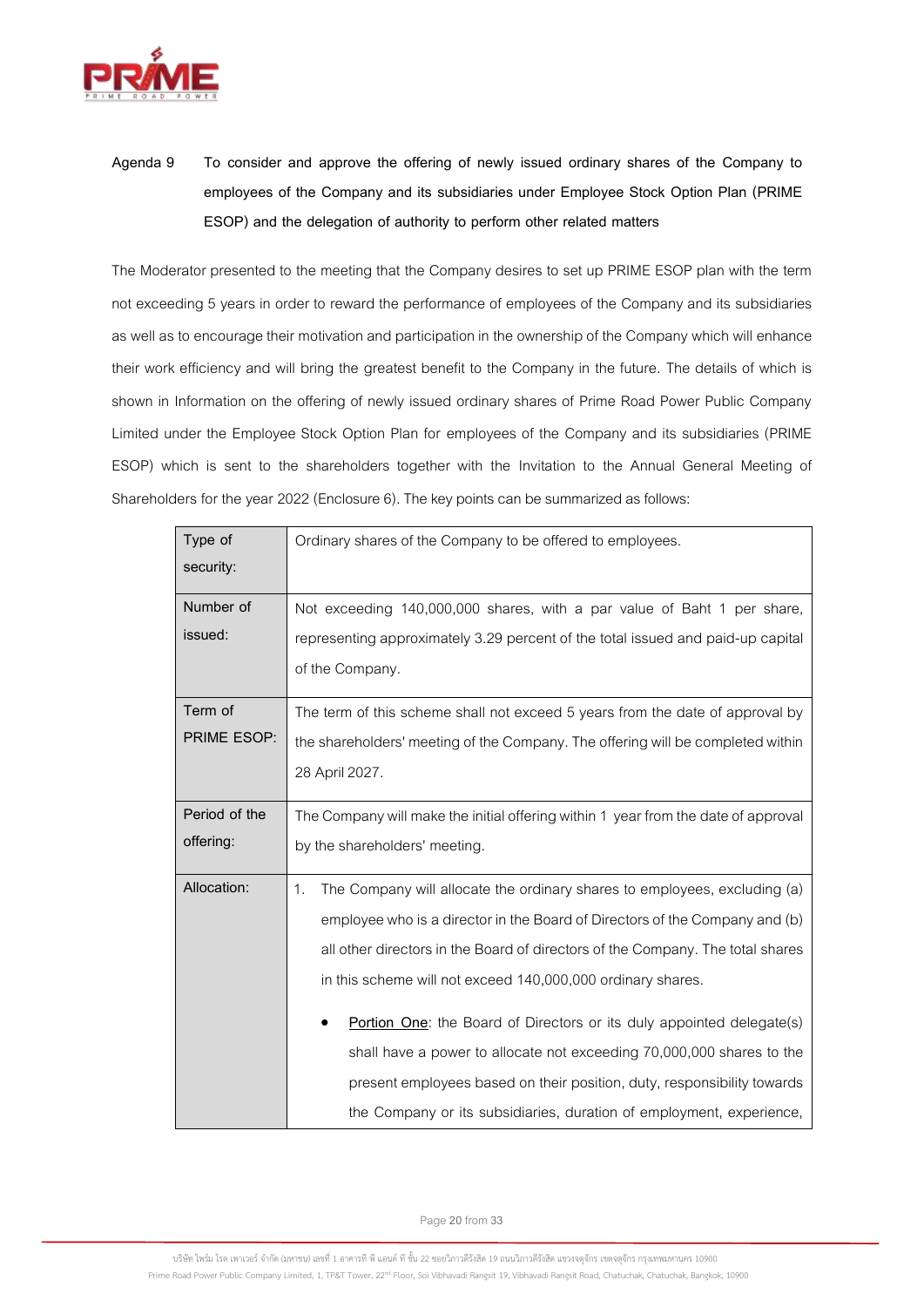

|  |  |  | capability, potential and work efficiency, achievement, including           |  |
|--|--|--|-----------------------------------------------------------------------------|--|
|  |  |  | benefits which will occur to the Company or its subsidiaries in the future; |  |
|  |  |  |                                                                             |  |

- **Portion Two**: the Board of Directors or its duly appointed delegate(s) shall have a power to allocate not exceeding 70,000,000 shares to the employees at present or in the future as appropriate.
- 2. In case of allocation to any employees which exceeds 5 percent of the ordinary shares to be offered under this scheme, the Board of Directors shall propose the matter for approval by the shareholders' meeting in compliance with the criteria stipulated by SEC Announcement Tor Chor 32/2551 dated 15 December 2008 regarding the sale of newly issued securities to directors or employees or any subsequent amendments or additions thereto or such other announcement as may replace it in the future.
- 3. In any case, the amount of shares allocated to employees, does not have to be the same amount.

**Exercise Prices and Exercise Periods:** 1. **Portion One:** Not exceeding 70,000,000 shares, unless there is an adjustment of the exercise price and the number of allocated shares pursuant to the terms and conditions, employees who are entitled to the ordinary shares allocated under this scheme, can exercise their rights to purchase ordinary shares in the number and at the offered price as determined for each of the following exercise periods. In this regard, the offered price shall remain the same, i.e., not vary upon subsequent exercise periods throughout the term of this scheme.

| <b>Exercise Prices</b> | <b>Exercise Periods</b> | Number of Exercised         |
|------------------------|-------------------------|-----------------------------|
| per Share (Baht)       |                         | Shares*                     |
| 1.86                   | The date of offering of | 10% of the allocated shares |
|                        | ordinary shares -       |                             |
|                        | 28 April 2027           |                             |
| 2.05                   | 28 April 2024 -         | 15% of the allocated shares |
|                        | 28 April 2027           |                             |
| 2.26                   | 28 April 2025 -         | 20% of the allocated shares |
|                        | 28 April 2027           |                             |

Page**21**from **33**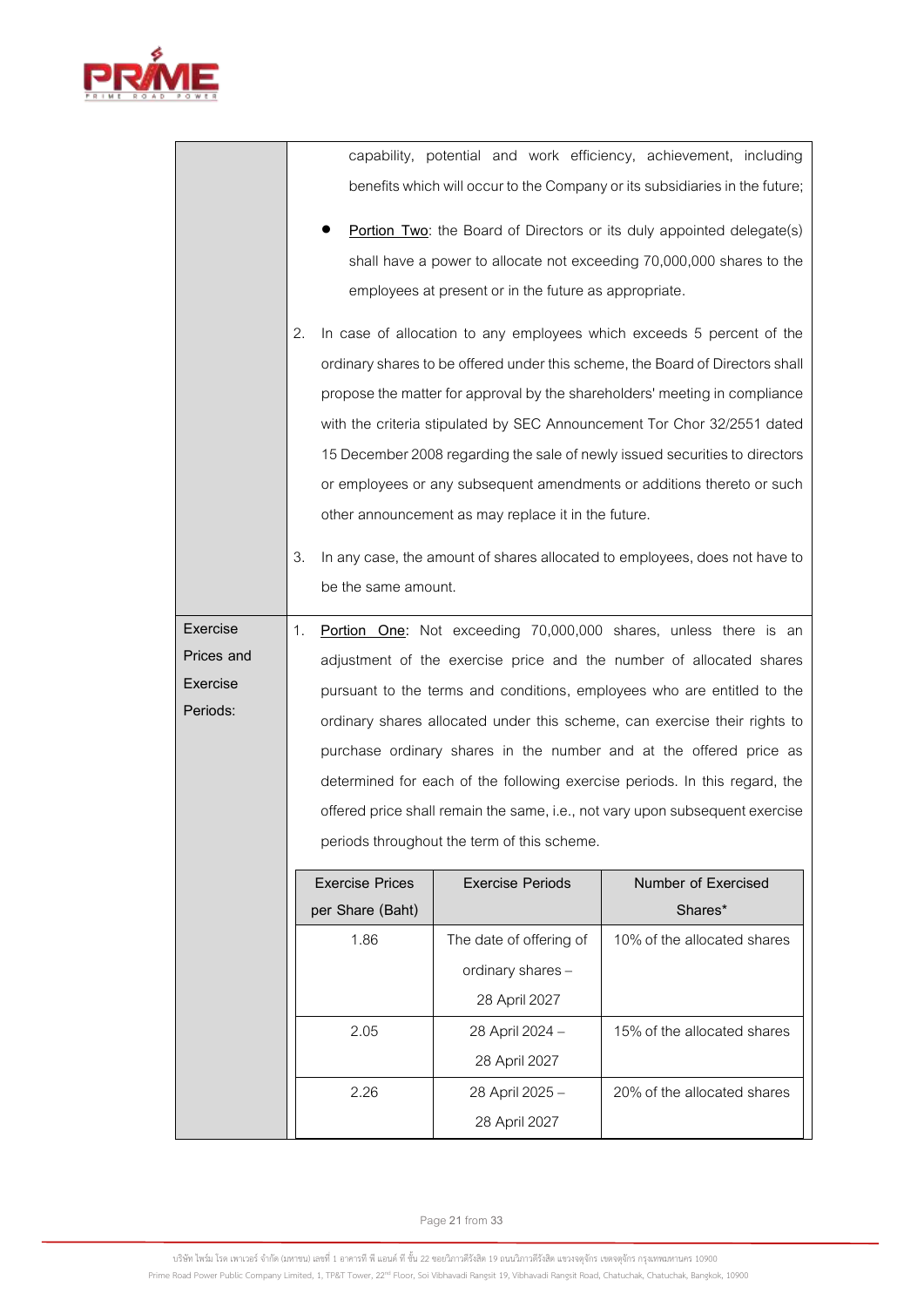

|                      | 2.49                                                                        | 28 April 2026 -                                             | 25% of the allocated shares                                                      |  |
|----------------------|-----------------------------------------------------------------------------|-------------------------------------------------------------|----------------------------------------------------------------------------------|--|
|                      |                                                                             | 28 April 2027                                               |                                                                                  |  |
|                      | 2.74                                                                        | 1 April 2027 -                                              | 30% of the allocated shares                                                      |  |
|                      |                                                                             | 28 April 2027                                               |                                                                                  |  |
|                      | 2.                                                                          |                                                             | <b>Portion Two:</b> Not exceeding 70,000,000, the Board of Directors or its duly |  |
|                      |                                                                             |                                                             | appointed delegate(s) shall have power to determine the exercise periods,        |  |
|                      | the number of exercisable shares, and the allocation of the ordinary shares |                                                             |                                                                                  |  |
|                      | as appropriate. In this regard, the exercise prices mentioned in the above  |                                                             |                                                                                  |  |
|                      |                                                                             | table shall be applied to the offering of this Portion Two. |                                                                                  |  |
| <b>Exercise Date</b> |                                                                             |                                                             | Employees, to whom the shares are allocated, may exercise their rights 4 times   |  |
| of Right to          | per year, i.e., on every last business day of March, June, September and    |                                                             |                                                                                  |  |
| Purchase the         |                                                                             |                                                             | December as from the first exercise date, except for the final exercise,         |  |
| Ordinary             |                                                                             | Employees can exercise their right on 28 April 2027.        |                                                                                  |  |
| Shares:              |                                                                             |                                                             |                                                                                  |  |

The Moderator presented to the meeting that the criteria and conditions for exercising the right to purchase ordinary shares under PRIME ESOP in each case are specified as follows:

- General case employee, to whom the shares is allocated, shall be employee at the exercise date. In this regard, employees who are entitled to the scheme do not include (a) employee who is director in the Board of Directors of the Company and (b) any director in the Board of Directors of the Company.
- **In case of transfer** In case an employee remains the employee of the Company or its subsidiaries, such employee shall be entitled to exercise the allocated shares throughout the term of this scheme.
- **In case of retirement**  shall be entitled to exercise such shares until the last business day of next calendar year.
- **Other case -** e.g. death, resignation, dismissal prior to or on the exercise date, such employee shall immediately no longer be entitled to exercise the right to purchase shares under this scheme and the remaining allocated shares shall be cancelled and become ineffective immediately.
- **Other key conditions**
	- After the final exercise date, if any employee, to whom the shares is allocated, has not exercised the right to purchase of shares, has not fully exercised the right to purchase shares or has not completely complied with all the conditions governing the exercise within the final exercise date of this scheme, it shall be deemed that such a person has waived his or her right to purchase the remaining shares and has no claim against the Company.

Page**22**from **33**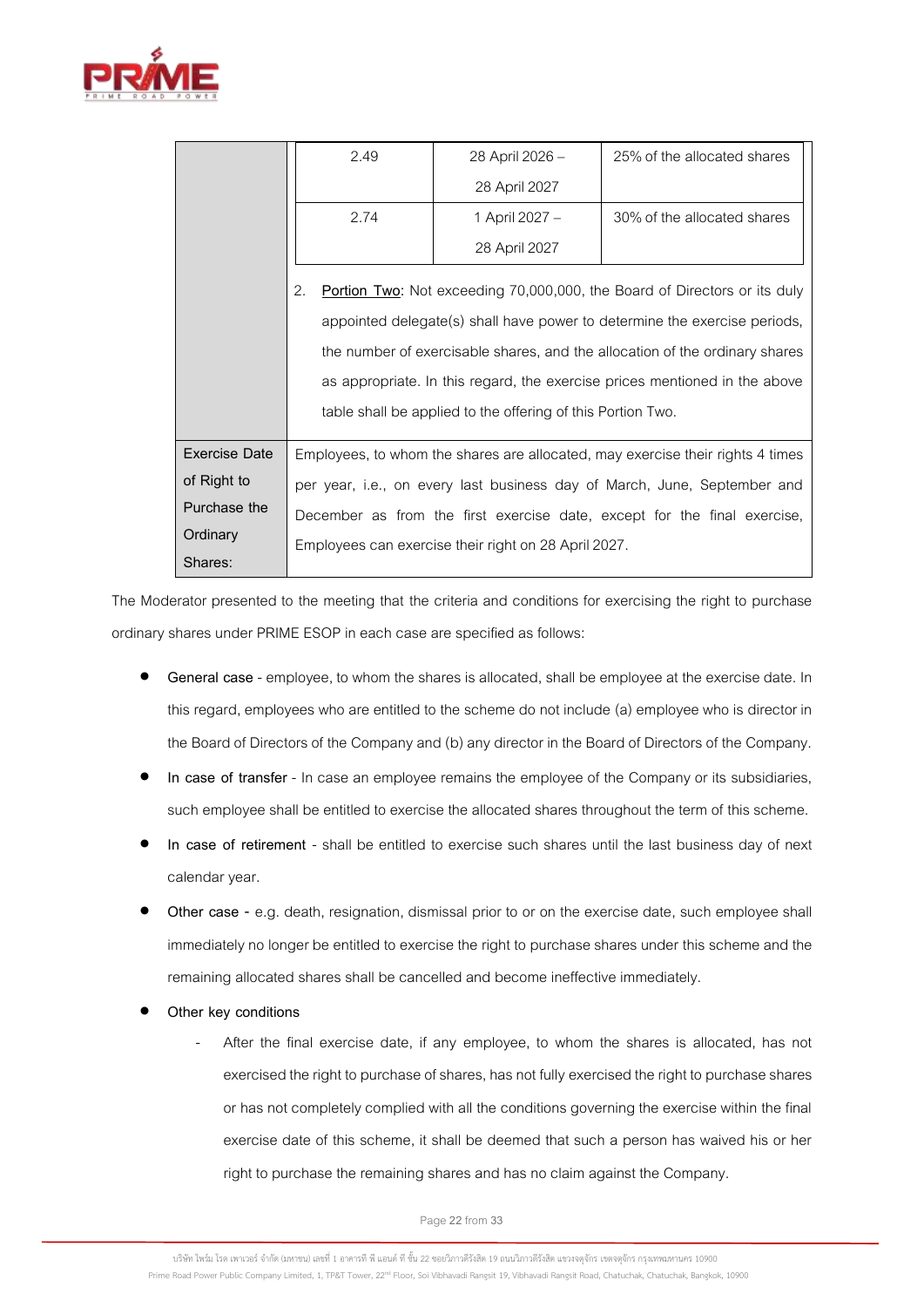

- The Company shall be entitled to reallocate the offered shares as a result of the resignation, retirement or released from being employee. The Board of Directors or its duly appointed delegate(s) shall have power to reallocate the offered shares to other employees as appropriate, subject to the allocation conditions of this scheme.
- Any person who exercises the right to purchase shares shall be responsible for the personal income tax. Such person shall pay for the withholding tax on personal income tax at the same time of the payment of exercise right.
- The Board of Directors or its duly appointed delegate(s) shall have power to determine the name(s) of employees, to whom shares is allocated, the number of allocated shares the offering date, the exercise periods, the conditions to adjust the exercise price and number of the allocated shares, including other relevant terms and details to the extent that it is not contrary to the relevant regulations.
- In case there is any adjustment of the exercise price and the number of allocated shares (if any), such adjustment shall not affect the benefits of employee, to whom shares are allocated under this scheme, i.e. the adjustment shall not increase or decrease the existing entitlement of employee.

Regarding the exercise price for the employees, the exercise price in prescribed period shall be in accordance with each exercise period. The exercise price shall not change upon the exercise price of subsequent exercise period throughout the term of the scheme. In this regard, the offering of ordinary shares to employees under this scheme shall not be the offering of ordinary shares to employees at a low price in accordance with to Notification of the Capital Market Supervisory Board No. Tor Chor. 32/2551 regarding the sale of newly issued securities to directors or employees (as amended). The calculation shall be based on weighted average of closing price of the Company's shares traded on the Stock Exchange of Thailand 14 consecutive business days prior to the date of Board of Directors' meeting no.3/2022 of the Company held on 11 March 2022 which resolved to propose to the Annual General Meeting of the shareholders of the year 2022 to consider and approve PRIME ESOP, i.e. 21 February 2022 to 10 March 2022. The average price is Baht 1.69.

In this regard, the share allocation criteria under PRIME ESOP will be in accordance with the overview presented to the shareholders' meeting above.

The Moderator presented to the meeting that on assumption that all employees exercise their rights to purchase 140,000,000 shares and such persons are not the existing shareholders of the Company, the dilution effect to the existing shareholders of the Company after the allocation of the ordinary shares shall be as follows:

Page**23**from **33**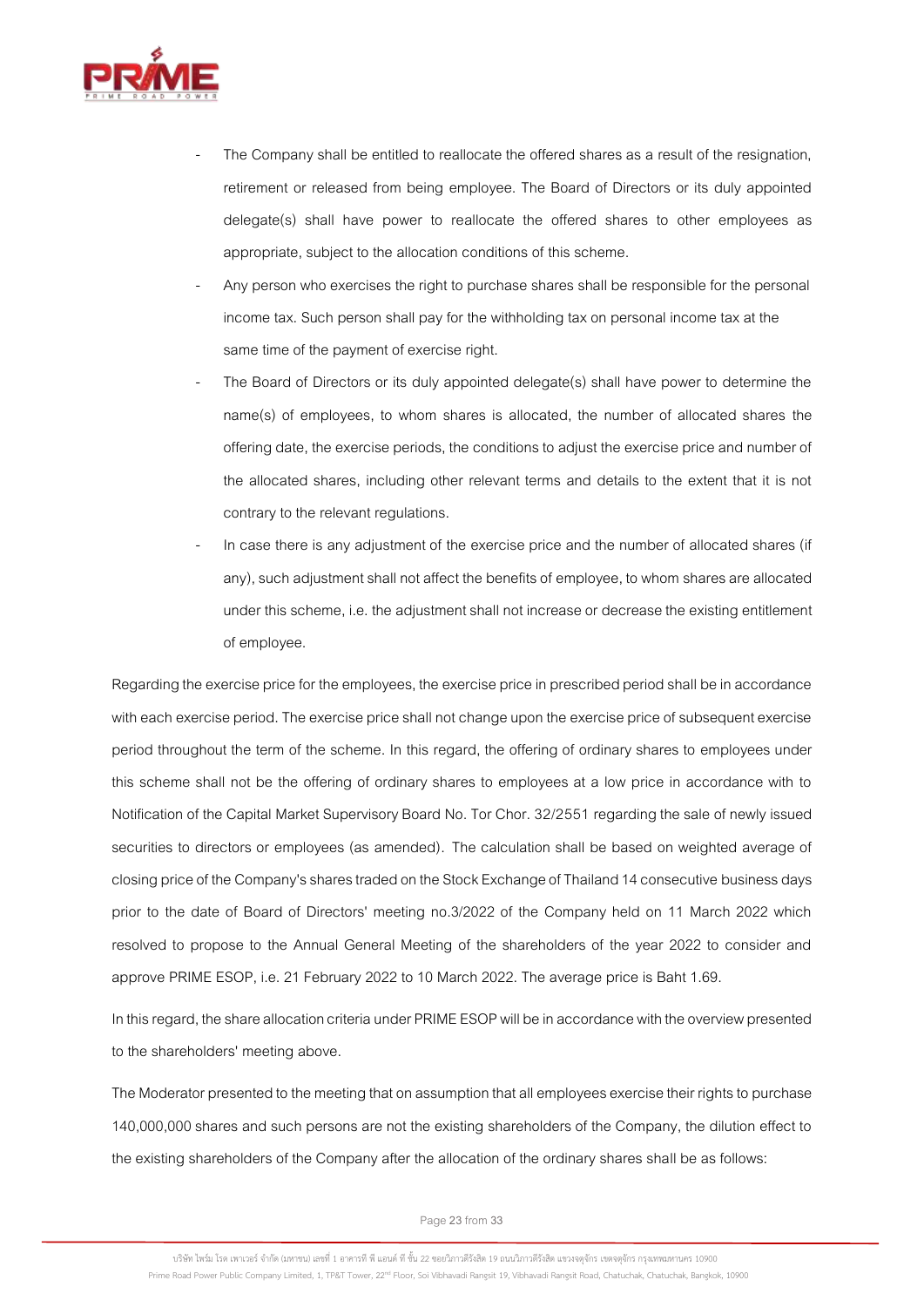

| <b>Control Dilution</b> | 3.1858%    |
|-------------------------|------------|
| <b>Price Dilution</b>   | $-1.7907%$ |
| <b>EPS Dilution</b>     | 3.1858 %   |

The Moderator informed the meeting concerning the rights of Shareholders to oppose the offering shares to employees pursuant to Clause 9 of the Notification No. Tor Chor. 32/2551, the offering of securities to employees shall be approved by the meeting of the Shareholders of the Company with the votes of not less than thirdfourth of the total voting right of the shareholders attending the meeting and eligible to vote, and must not be opposed such offering of shares under such scheme by any shareholder holding shares in aggregate of more than ten percent of the total voting right of the shareholders attending the meeting.

To implementation PRIME ESOP, the Moderator asked the meeting to appoint the Board of Directors of the Company or its duly appointed delegate(s) to have the power to determine and/or amend the contents, conditions and other details related to the PRIME ESOP as they deem appropriate subject to the applicable regulations and notifications, and to perform such other necessary acts related to the offering of the ordinary shares and the listing of listed securities with the Stock Exchange of Thailand, including to apply for permissions from relevant authorities.

The Moderator summarized the opinion of the Board of Directors including the Audit Committee and Independent Directors who have no conflict of interest in this matter considered and opined that PRIME ESOP is appropriate for rewarding the performance of employees of the Company and its subsidiaries who have been dedicated and have driven forward the business of the Company continuously and for encouraging their motivation and participation in the ownership of the Company which will enhance their work efficiency, and deemed it appropriate to propose to the Annual General Meeting of Shareholders for the year 2022 to approve PRIME ESOP and the delegation of authority to perform other related matters detailed as mentioned above.

Then, the Moderator asked the meeting whether any shareholder had any query or opinion on this agenda.

There is no shareholder who raised any question or comment. The Moderator asked the meeting to consider and approve the offering of newly issued ordinary shares of the Company to employees of the Company and its subsidiaries under Employee Stock Option Plan (PRIME ESOP) and the delegation of authority to perform other related matters.

Page**24**from **33**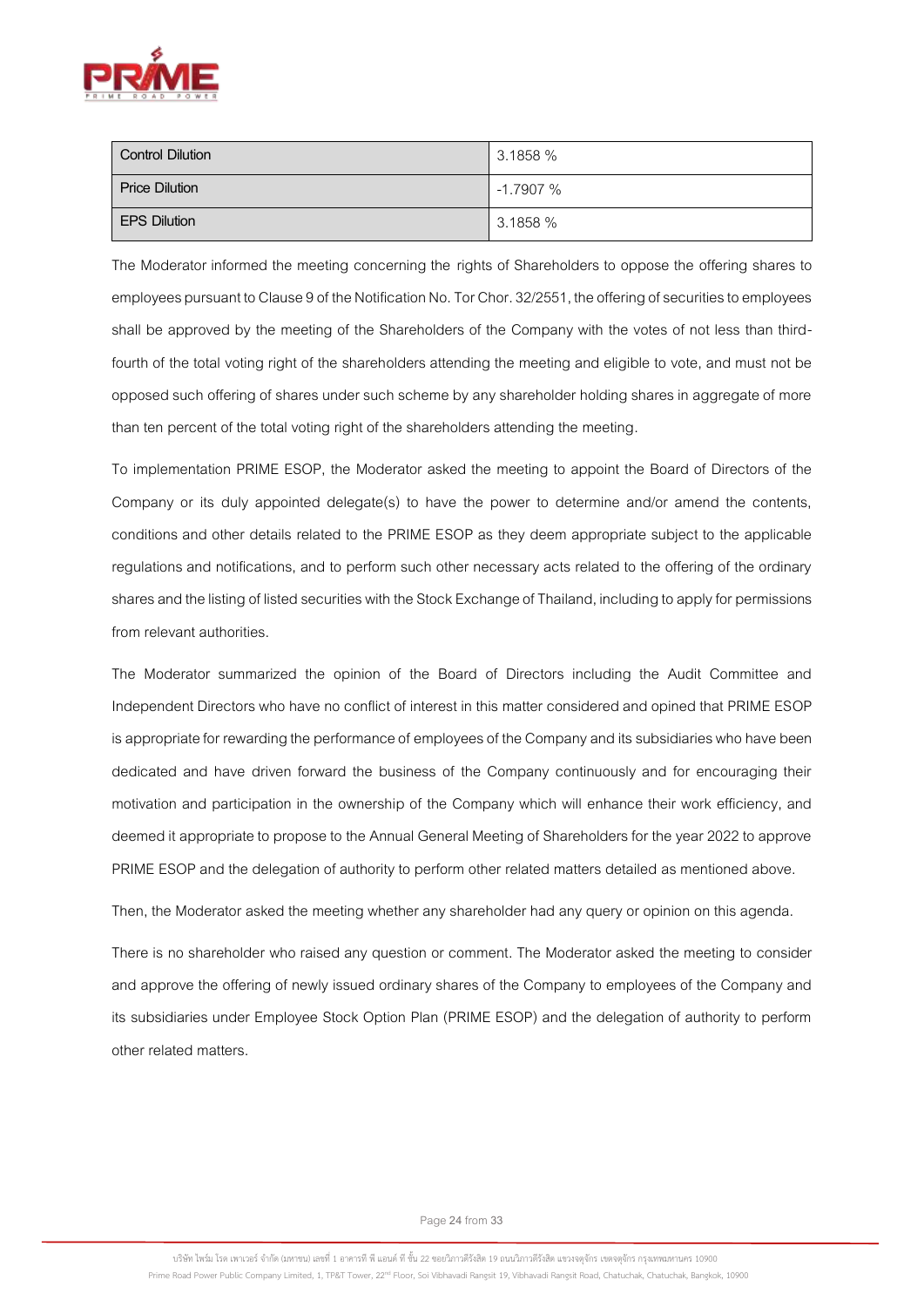

The Moderator informed the shareholders meeting that the resolution for this agenda shall be approved by not less than three-fourths of the total voting right of the shareholders attending the meeting and eligible to vote and no opposition of such offering of shares under the scheme by any shareholder holding shares in aggregate of more than ten percent of the total voting right of the shareholders attending the meeting.

**Resolution** The meeting considered and resolved by no less than three-fourths of the total number of votes of the shareholders attending the meeting to approve the offering of newly issued ordinary shares of the Company to employees of the Company and its subsidiaries under Employee Stock Option Plan (PRIME ESOP) and the delegation of authority to the Board of Directors of the Company or its duly appointed delegate(s) to perform other related matters. There was no opposition of such offering of PRIME ESOP by any shareholder holding shares in aggregate of more than ten percent of the total voting right of the shareholders attending the meeting as proposed with the following votes:

| Voting                  | Number (Votes) | Percentage |
|-------------------------|----------------|------------|
| Approved                | 3,403,965,055  | 99.99      |
| Disapproved             | 500,000        | 0.01       |
| <b>Voided Ballot</b>    | 0              |            |
| Abstained               | $\Omega$       | 0.00       |
| Total (45 shareholders) | 3,404,465,055  | 100.00     |

#### **Remark**

This agenda included "Approved", "Disapproved", "Voided Ballot" and "Abstained" as the base for counting vote

# **Agenda 10 To consider and approve the change of the objectives of the capital increase, as previously approved by the Annual General Meeting of Shareholders of the year 2021**

The Moderator presented to the meeting that pursuant to the approval of the Annual General Meeting of Shareholders of the year 2021 held on 29 April 2021, which approved the increase in the registered capital of the Company through General Mandate of Baht 1,275,514,485 by issuing the newly issued ordinary shares not exceeding 1,275,514,485 shares with a par value of Baht 1 per share.

After that, the Board of Directors' meeting No. 3/2022 held on 11 March 2022 approved to propose to the Shareholders' Meeting to approve the change of the objectives of the capital increase which will enhance the flexibility and speed of fundraising and will bring the greatest benefit to the Company from the former capital

Page**25**from **33**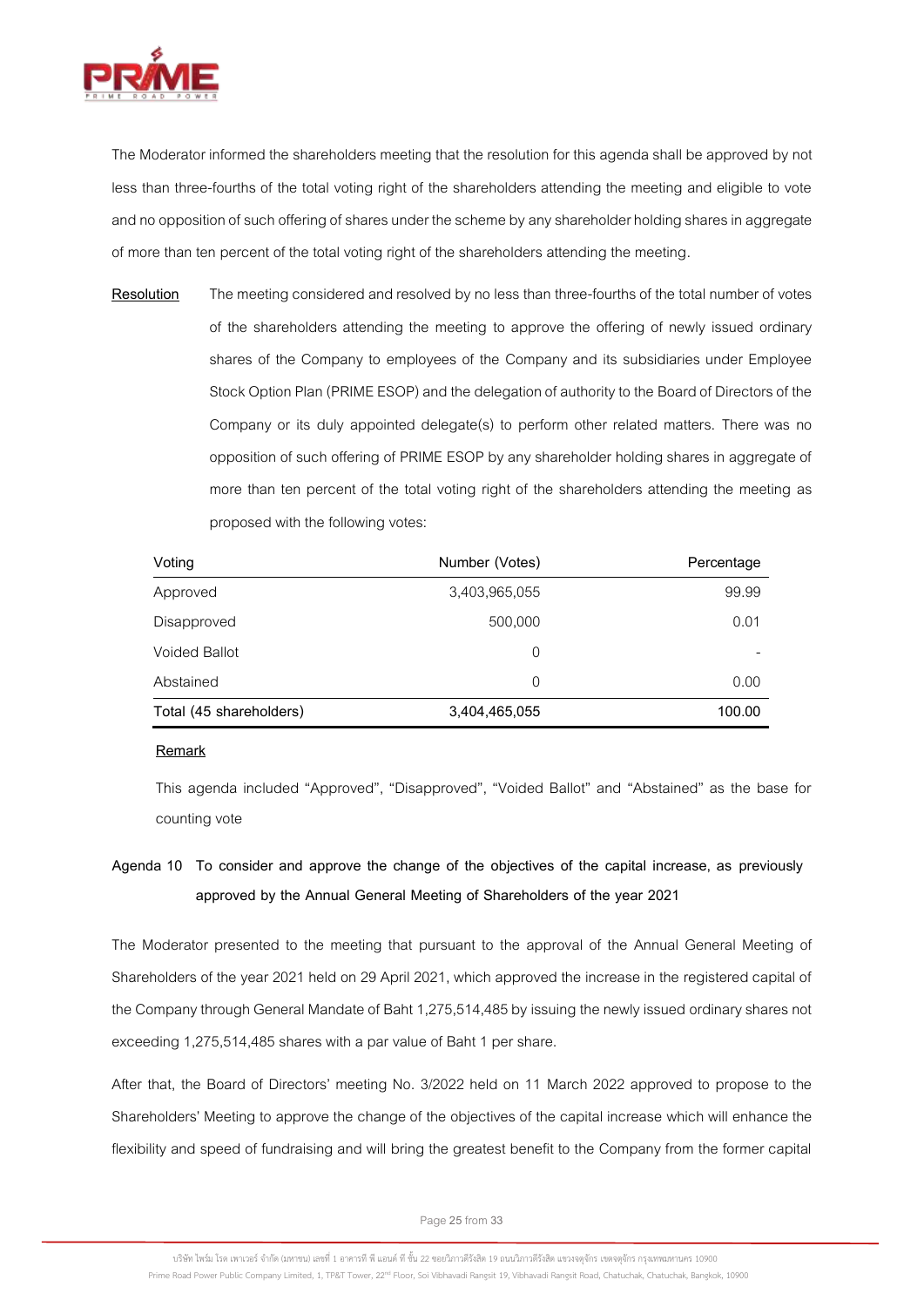

increase registration with the Department of Business Development, Ministry of Commerce. The Company proposed to the Shareholders to consider and approve to the change of the objectives of the capital increase from the capital increase through General Mandate, details of which are shown in Capital Increase Report Form (F 53-4) which is sent to the shareholders together with the Invitation to the Annual General Meeting of Shareholders for the year 2022 (Enclosure 7) proposing the change of the objectives of the capital increase to be as follows.

| Type of capital increase              | Number of ordinary shares | Par value        | Total         |
|---------------------------------------|---------------------------|------------------|---------------|
|                                       |                           | )Baht per share( | )Baht(        |
| General Mandate                       | Not exceeding             | 1.00             | 1,135,514,485 |
|                                       | 1,135,514,485 shares      |                  |               |
| Specific Objectives (reserved for the | Not exceeding             | 1.00             | 140,000,000   |
| offering shares under PRIME ESOP)     | 140,000,000 shares        |                  |               |

The Moderator summarized the opinion of the Board of Directors including the Audit Committee and Independent Directors who have no conflict of interest in this matter considered and opined that the change of the objectives of the capital increase, as previously approved by the Annual General Meeting of Shareholders of the year 2021 will enhance the flexibility and speed of fundraising and will bring the greatest benefit to the Company from the former capital increase registration with the Department of Business Development, Ministry of Commerce. Therefore, it is deemed appropriate to propose to the Annual General Meeting of Shareholders to approve the change of the objectives of the capital increase detailed as mentioned above.

Then, the Moderator asked the meeting whether any shareholder had any query or opinion on this agenda.

There is no shareholder who raised any question or comment. The Moderator asked the meeting to consider and approve the change of the objectives of the capital increase, as previously approved by the Annual General Meeting of Shareholders of the year 2021.

The Moderator informed the shareholders meeting that the resolution for this agenda shall be approved by not less than three-fourths of the total voting right of the shareholders attending the meeting and eligible to vote.

**Resolution** The meeting considered and resolved by no less than three-fourths of the total number of votes of the shareholders attending the meeting to approvethe change of the objectives of the capital increase, as previously approved by the Annual General Meeting of Shareholders of the year 2021as proposed with the following votes:

Page**26**from **33**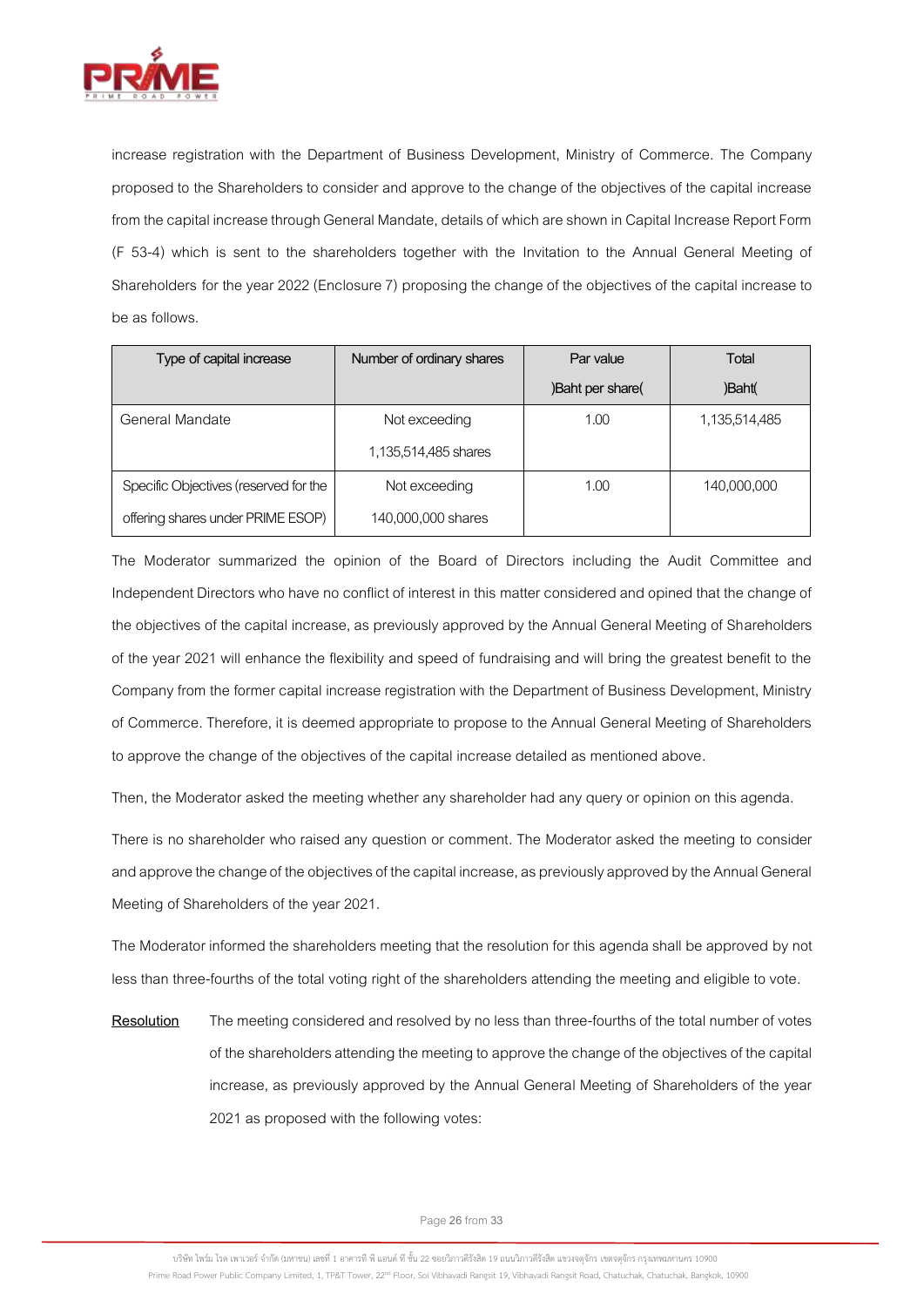

| Voting                  | Number (Votes) | Percentage |
|-------------------------|----------------|------------|
| Approved                | 3,404,463,401  | 99.99      |
| Disapproved             | 1.654          | 0.00       |
| <b>Voided Ballot</b>    | 0              |            |
| Abstained               | $\mathbf 0$    | 0.00       |
| Total (45 shareholders) | 3,404,465,055  | 100.00     |

## **Remark**

This agenda included "Approved", "Disapproved", "Voided Ballot" and "Abstained" as the base for counting vote.

**Agenda 11 To consider and approve the cancellation of allocation of the capital increase shares through General Mandate which was approved by the Annual General Meeting of Shareholders of the year 2021, and the reallocation of such capital increase shares to be the capital increase shares under General Mandate of the one part, and the capital increase shares issued to employees of the Company and its subsidiaries for the exercise of rights under PRIME ESOP Plan of the other part**

The Moderator presented to the meeting that the Board of Directors' meeting No. 3/2022 held on 11March 2022 approved to propose to the Shareholders' Meeting to approve the cancellation of allocation of the capital increase shares through General Mandate which was approved by the Annual General Meeting of Shareholders of the year 2021 held on 29 April 2021, which approved the increase in the registered capital of the Company through General Mandate of Baht 1,275,514,485 by issuing the newly issued ordinary shares not exceeding 1,275,514,485 shares with a par value of Baht 1 per share, offer to the existing shareholders in accordance with their shareholding proportion, offer to the public, and offer to the specific investors and reallocate detailed as specified in Capital Increase Report Form (F 53-4) which is sent to the shareholders together with the Invitation to the Annual General Meeting of Shareholders for the year 2022 (Enclosure 7), can be summarized as follows:

1. The allocation to be the capital increase shares under General Mandate not exceeding 1,135,514,485 detailed as follows:

| Allocated to            | Number of ordinary shares<br>(shares) | Percentage of paid-up<br>$\text{capital}^{\frac{1}{}}$ | Remarks               |
|-------------------------|---------------------------------------|--------------------------------------------------------|-----------------------|
| 1. Rights Offering (RO) | Not exceeding 1,135,514,485           | 26.69                                                  | Please see<br>remarks |
| 2. Public Offering (PO) | Not exceeding 850,897,103             | 20                                                     | below                 |

Page**27**from **33**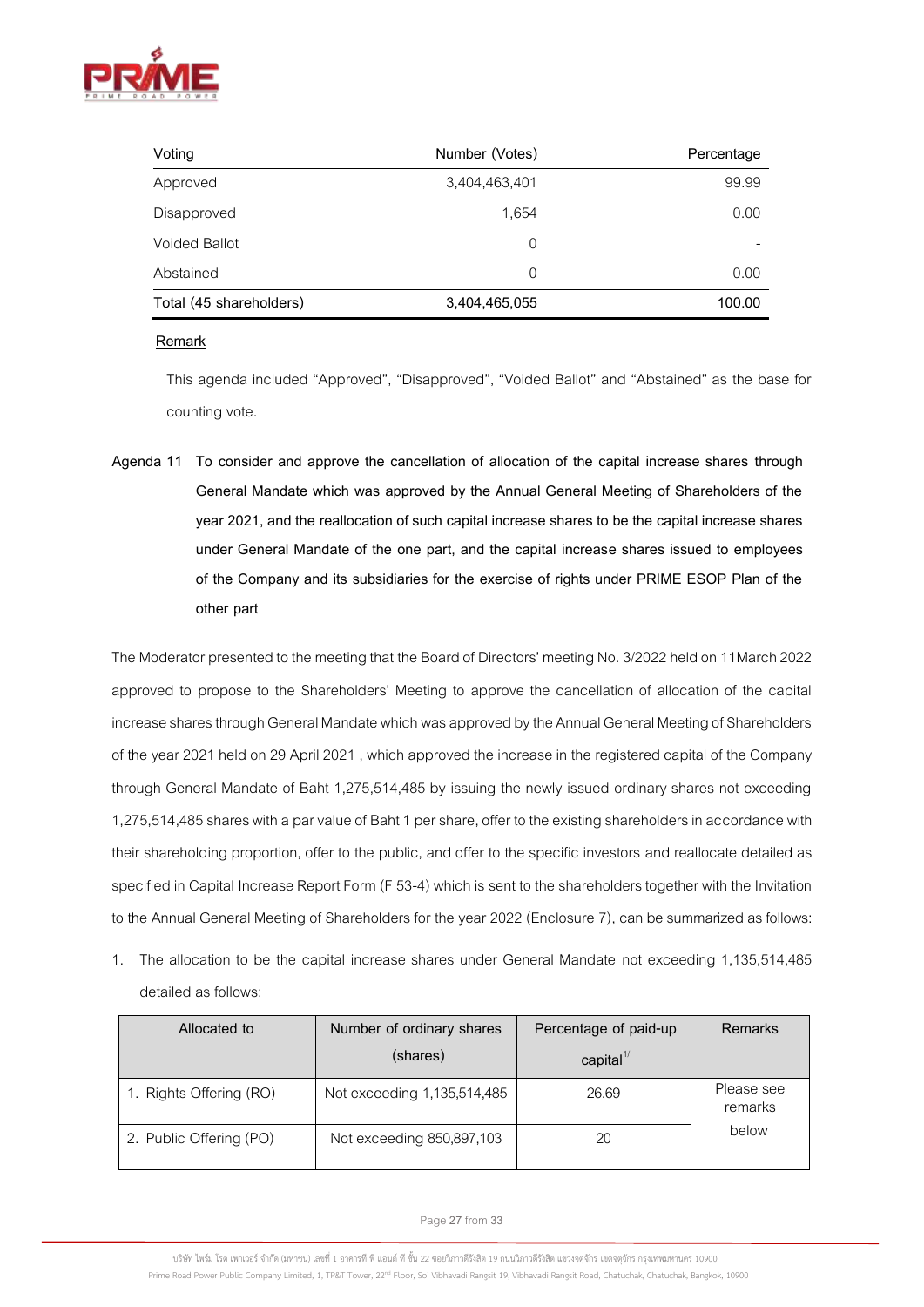

| 3. Private Placement (PP) | Not exceeding 425,448,551 |  |
|---------------------------|---------------------------|--|
|                           |                           |  |

<sup>1/</sup>Percentage of paid-up capital computed on the date that the Board of Directors' Meeting of the Company resolved to the change of the objective of the capital increase which is equal to 4,254,485,515 shares with a par value of THB 1 per share or 4,254,485,515 Baht.

## **Remarks:**

- (1) Not exceeding 1,135,514,485 newly issued ordinary shares with a par value of THB 1 per share will be allocated to existing shareholders of the Company in proportion to their shareholding (Right Offering: RO). This is equal to 26.69% (not exceeding 30%) of the current paid-up capital of the Company as at the date on which the Board of Directors of the Company resolved to approve the change of the objective of the capital increase.
- (2) Not exceeding 850,897,103 newly issued ordinary shares with a par value of THB 1 per share will be allocated to the public (Public Offering: PO). This is equal to 20% (not exceeding 20%) of the current paid-up capital of the Company as at the date on which the Board of Directors of the Company resolved to approve the change of the objective of the capital increase.
- (3) Not exceeding 425,448,551 newly issued ordinary shares with a par value of THB 1 per share will be allocated to specific investors under a Private Placement scheme (Private Placement: PP). This is equal to 10% (not exceeding 10%) of the current paid-up capital of the Company as at the date on which the Board of Directors of the Company resolved to approve the change of the objective of the capital increase.

The newly-issued ordinary shares shall not be allocated tothe connected persons under the Notification of the Capital Market Supervisory Board No. Tor Chor. 21/2551 Re: Rules on Connected Transactions and the Notification of the Board of Governors of Stork Exchange of Thailand Re: Disclosure of Information and Other Acts of Listed Companies concerning the Connected Transaction B.E. 2546 (2003). Whereby the offering price shall not be a price below the market price pursuant to the Notification of SEC concerning the Application for and Granting of Permission to Offer Newly-Issued Shares to public offering or private placement. In this regard, the determination of offering price to be offered to the private placement shall be the best price under the market conditions during the offer for sale of shares, whereby the offering price shall not be lower than 90 percent of Market Price in accordance with the Notification of SEC No. Tor Chor. 72/2558 Re: Approval of Offer for Sale of Newly-Issued Shares by Listed Companies in a Private Placement dated 28 October B.E.2558 (2015) (as amended), "market price" means the weight average of the

Page**28**from **33**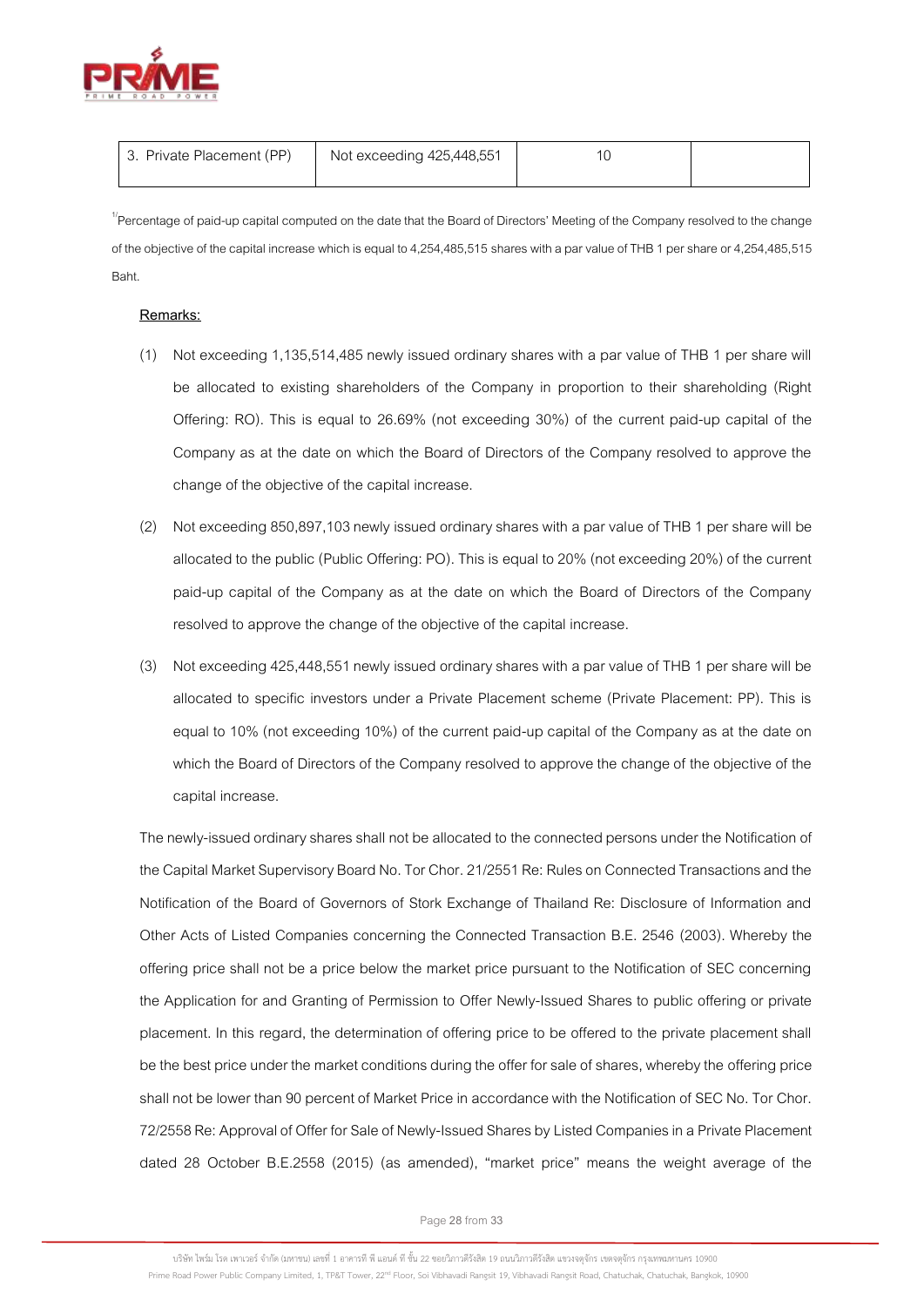

Company's ordinary shares price trading on Stork Exchange of Thailand for 7 – 15 consecutive trading days prior to the date of determined offering price.

In allocating the newly-issued ordinary shares by any or all of the methods under (1), (2), and (3) the allocated number shall not exceed 1,135,514,485 shares or equal to 26.69% (not exceeding 30%) of the current paid-up capital of the Company as at the date on which the Board of Directors of the Company resolved to approve the change of the objective of the capital increase.

Nevertheless, in the case of the allocation in accordance with the methods under (2) or (3), the increased paid-up capital shall not exceed 850,897,103 shares or equal to 20% (not exceeding 20%) of the current paid-up capital of the Company as at the date on which the Board of Directors of the Company resolved to approve the change of the objective of the capital increase.

2. The allocation to be the capital increase shares for the exercise of rights under the offering of newly issued ordinary shares of the Company to employees of the Company and its subsidiaries (PRIME ESOP) in the amount of not exceeding 140,000,000 shares, details of which is mentioned in Agenda 9, the details of which can be summarized as follows:

| Allocated to                             | Number of shares   | <b>Offering Price</b> | Subscription date  |
|------------------------------------------|--------------------|-----------------------|--------------------|
|                                          |                    | (Baht per share)      | and time and share |
|                                          |                    |                       | payment            |
| Reserved for the exercise of the right   | Not exceeding      | Please see            | Please see         |
| to purchase ordinary shares under        | 140,000,000 shares | remarks (2)           | remarks (3)        |
| the Employee Stock Option Plan of        | Please see         |                       |                    |
| Prime Road Power Public Company          | remarks (1)        |                       |                    |
| employees<br>Limited<br>for<br>of<br>the |                    |                       |                    |
| Company<br>subsidiaries<br>its<br>and    |                    |                       |                    |
| )"PRIME ESOP")                           |                    |                       |                    |
| Total                                    | Not exceeding      |                       |                    |
|                                          | 140,000,000 shares |                       |                    |

Page**29**from **33**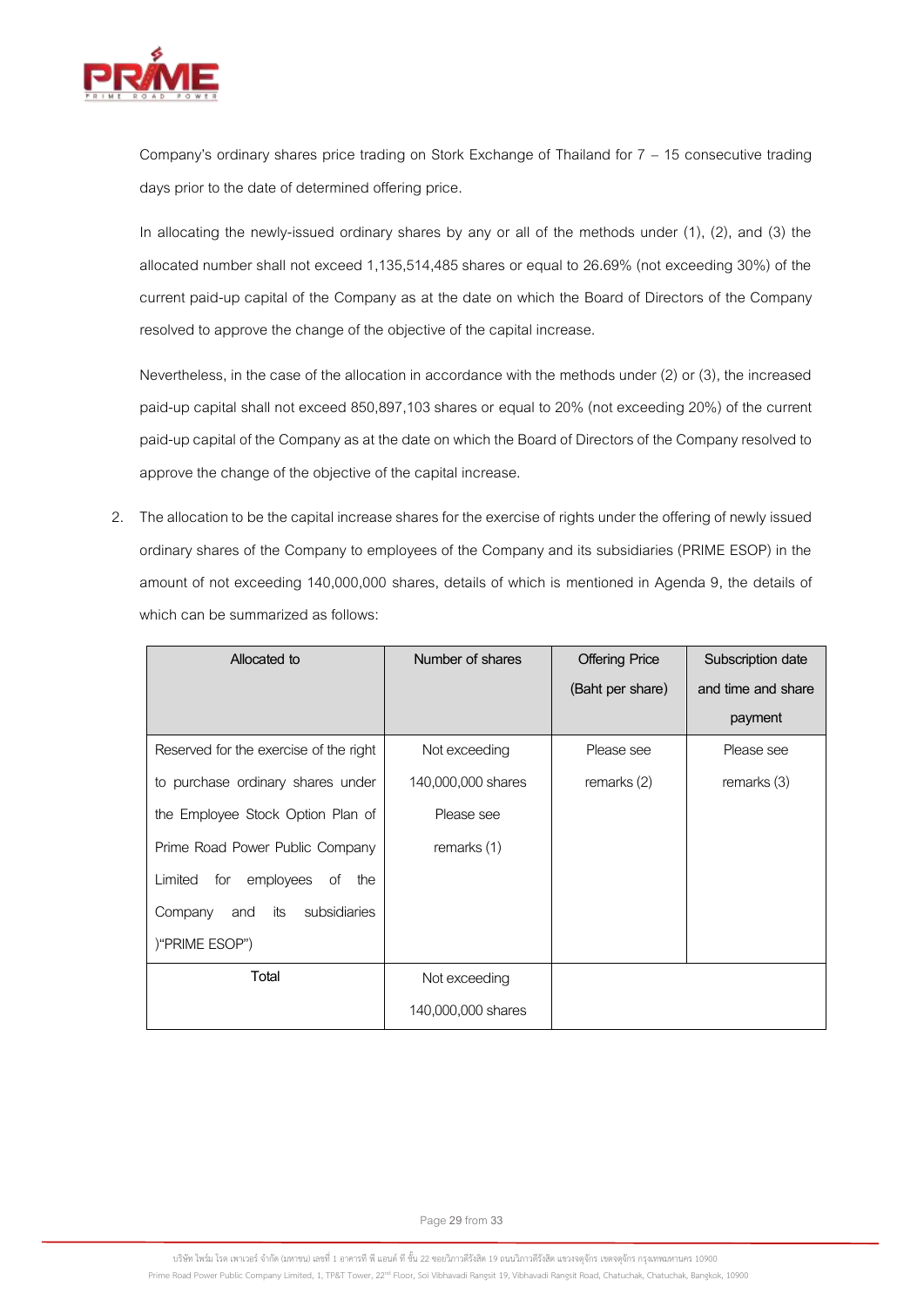

## **Remarks:**

- (1) For the exercise of the right to purchase ordinary shares under PRIME ESOP, the Company will allocate the ordinary shares in the amount of not exceeding 140,000,000 shares, with a par value of Baht 1 per share to employees, excluding (a) any employee who is a director in the Board of Directors of the Company and (b) all other directors in the Board of directors of the Company.
	- A. **Portion One:** Not exceeding 70,000,000sharesto be allocated by the Board of Directors of the Company or its duly appointed delegate(s) to the existing employees of the Company and subsidiaries whose name will be specified in the Information on the offering of the newly issued shares of Prime Road Power Public Company Limited under the Employee Stock Option Plan for employees of the Company and its subsidiaries (PRIME ESOP).

| Exercise Price per | <b>Exercise Period</b>                    | Number of Exercise   |
|--------------------|-------------------------------------------|----------------------|
| Share (Baht)       |                                           | Shares*              |
| 1.86               | The date of offering of ordinary shares - | 10% of the allocated |
|                    | 28 April 2027                             | shares               |
| 2.05               | 28 April 2024 -                           | 15% of the allocated |
|                    | 28 April 2027                             | shares               |
| 2.26               | 28 April 2025 -                           | 20% of the allocated |
|                    | 28 April 2027                             | shares               |
| 2.49               | 28 April 2026 -                           | 25% of the allocated |
|                    | 28 April 2027                             | shares               |
| 2.74               | 1 April 2027 -                            | 30% of the allocated |
|                    | 28 April 2027                             | shares               |

- B. **Portion Two:**Not exceeding 70,000,000shares to be allocated by the Board of Directors of the Company or its duly appointed delegate(s) which shall have power to allocate to employees at present or in the future as appropriate.
- (2) Unless there is adjustment of the exercise price and the number of allocated shares pursuant to the terms and conditions, employees, to whom the ordinary shares are allocated this scheme, can exercise their right to purchase ordinary shares at the offered price as determined for each exercise period mentioned in the above table. In this regard, the offered price shall remain the same, i.e., not varying upon subsequent exercise periods throughout the entire scheme.

Page**30**from **33**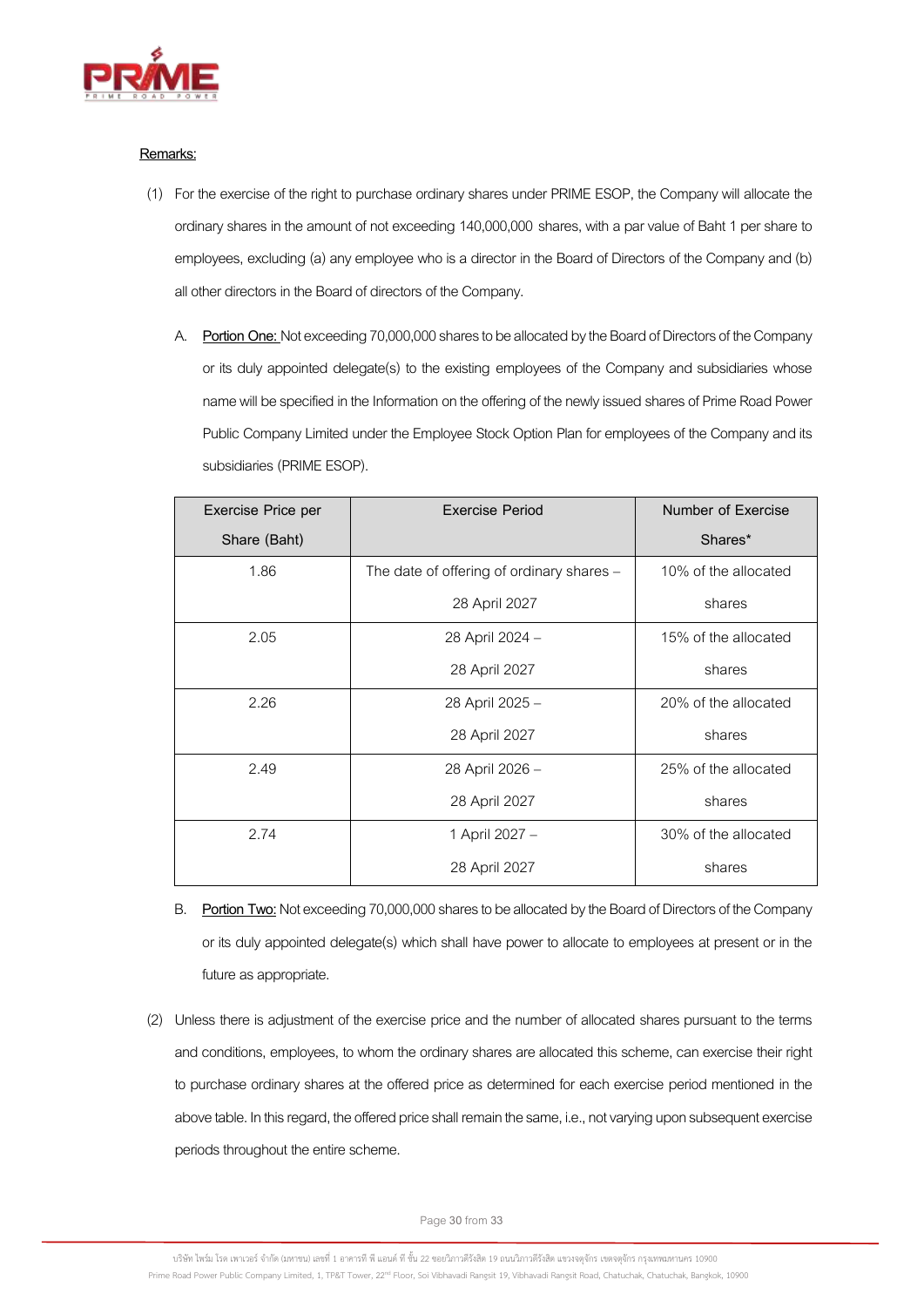

(3) On the last business day of March, June, September, and December from the first exercise date, except for the last exercise date, employees can exercise their right on 28 April 2027.

In this regard, the Board of Directors meeting approved to propose to the Shareholders' Meeting to approve to authorize the Board of Directors to determine any other details necessary and relevant to the allocation of the newly issued ordinary shares, which include but not limited to the following;

- 1. Considering and determining details of the allocation of newly issued ordinary shares, such as the offering price, number of allocation of the newly issued ordinary shares, offering period, payment of share offering price, whether single or sequential allocation as well as other terms and conditions in relation to the allocation of such newly issued ordinary shares.
- 2. Negotiating, agreeing, entering into and signing any agreements and/or documents necessary and relevant to the allocation of such newly issued ordinary shares.
- 3. Signing applications, waivers, notices and any necessary documents relating to the allocation of such newly issued ordinary shares, as well as contact and submission of application for permission or requesting a waiver, document, evidence to the government agency or the relevant authority and listing such newly issued ordinary shares on SET.
- 4. Undertaking any necessary and relevant acts regarding the allocation of the newly issued ordinary shares.

The Moderator summarized the opinion of the Board of Directors including the Audit Committee and Independent Directors who have no conflict of interest in this matter considered and opined that it is deemed appropriate to propose to the Annual General Meeting of Shareholders to approve the cancellation of allocation of the capital increase shares through General Mandate which was approved by the Annual General Meeting of Shareholders of the year 2021 and reallocate to be the capital increase shares under General Mandate of the one part, and the capital increase shares issued to employees of the Company and its subsidiaries for the exercise of rights under PRIME ESOP Plan of the other part detailed as mentioned above.

Then, the Moderator asked the meeting whether any shareholder had any query or opinion on this agenda.

There is no shareholder who raised any question or comment. The Moderator asked the meeting to consider and approve the cancellation of allocation of the capital increase shares through General Mandate which was approved by the Annual General Meeting of Shareholders of the year 2021, and the reallocation of such capital increase shares to be the capital increase shares under General Mandate of the one part, and the capital increase shares issued to employees of the Company and its subsidiaries for the exercise of rights under PRIME ESOP Plan of the other part.

Page**31**from **33**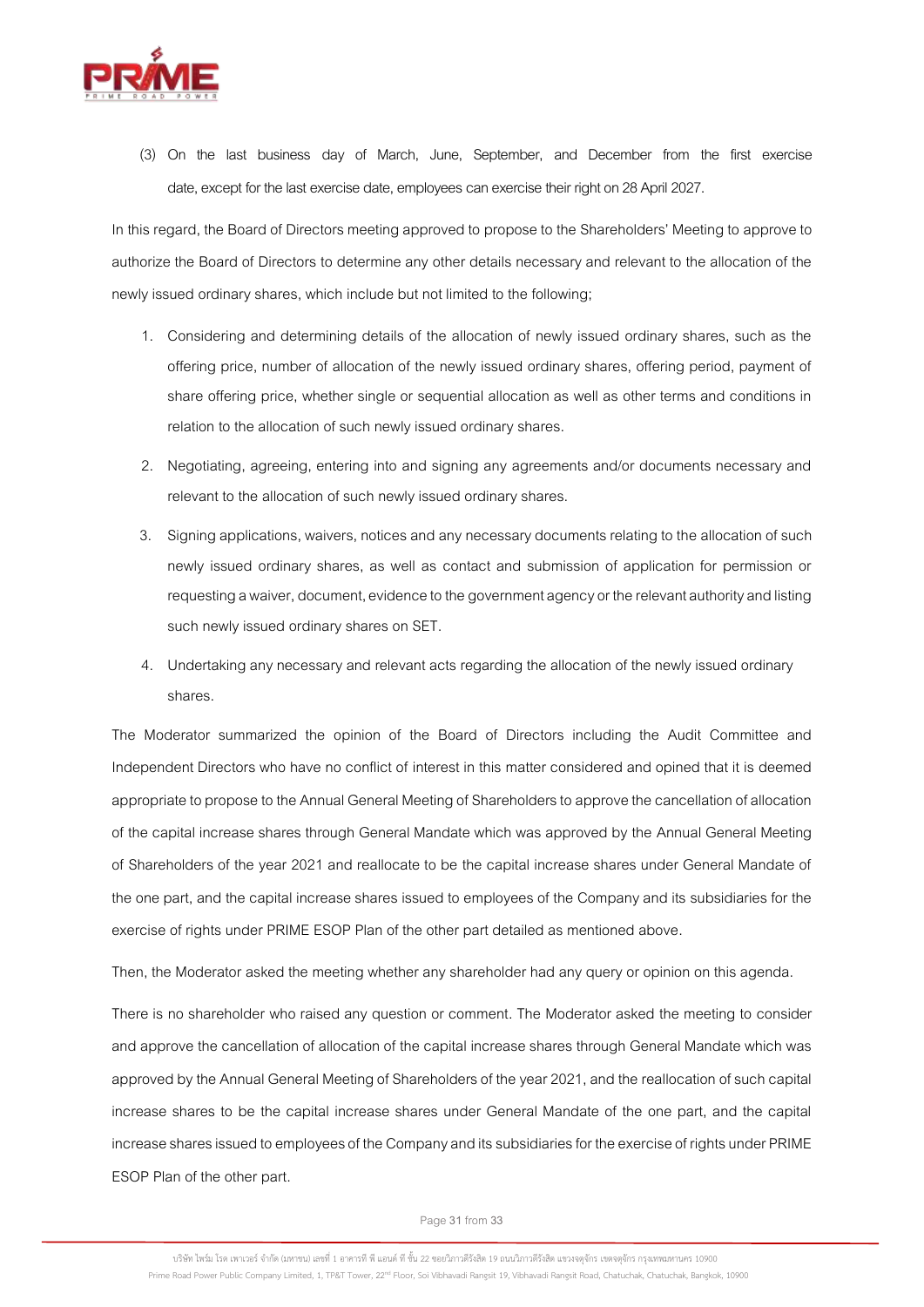

The Moderator informed the shareholders meeting that the resolution for this agenda shall be approved by not less than three-fourths of the total voting right of the shareholders attending the meeting and eligible to vote.

**Resolution** The meeting considered and resolved by no less than three-fourths of the total number of votes of the shareholders attending the meeting to approve the cancellation of allocation of the capital increase shares through General Mandate which was approved by the Annual General Meeting of Shareholders of the year 2021, and the reallocation of such capital increase shares to be the capital increase shares under General Mandate of the one part, and the capital increase shares issued to employees of the Company and its subsidiaries for the exercise of rights under PRIME ESOP Plan of the other part and approved to authorize the Board of Directors to determine any other details necessary and relevant to the allocation of the newly issued ordinary shares as proposed with the following votes:

| Voting                  | Number (Votes) | Percentage |
|-------------------------|----------------|------------|
| Approved                | 3,404,463,401  | 99.99      |
| Disapproved             | 1,654          | 0.00       |
| <b>Voided Ballot</b>    | $\Omega$       |            |
| Abstained               | $\Omega$       | 0.00       |
| Total (45 shareholders) | 3,404,465,055  | 100.00     |

#### **Remark**

This agenda included "Approved", "Disapproved", "Voided Ballot" and "Abstained" as the base for counting vote

# **Agenda 12 To consider other matters (if any)**

The Moderator informed the meeting that this agenda is to give the opportunity for the shareholders to propose other matters besides the agenda specified in the Invitation to the Annual General Meeting of Shareholders for the year 2022 by offering any other matter to be subject to the rules and procedures prescribed by the law.

In proposing other agendas than those specified in the Invitation Letter, the Public Limited Companies Act B.E.2535 (1992) (as amended), Section 105, paragraph 2, stipulated that when the meeting considered the agenda in the sequence of the agenda set out in the notice of the meeting, shareholders holding shares amounting to not less than one-third of the total issued shares may ask the meeting to consider matters other than those specified in the notice calling for the meeting.

Page**32**from **33**